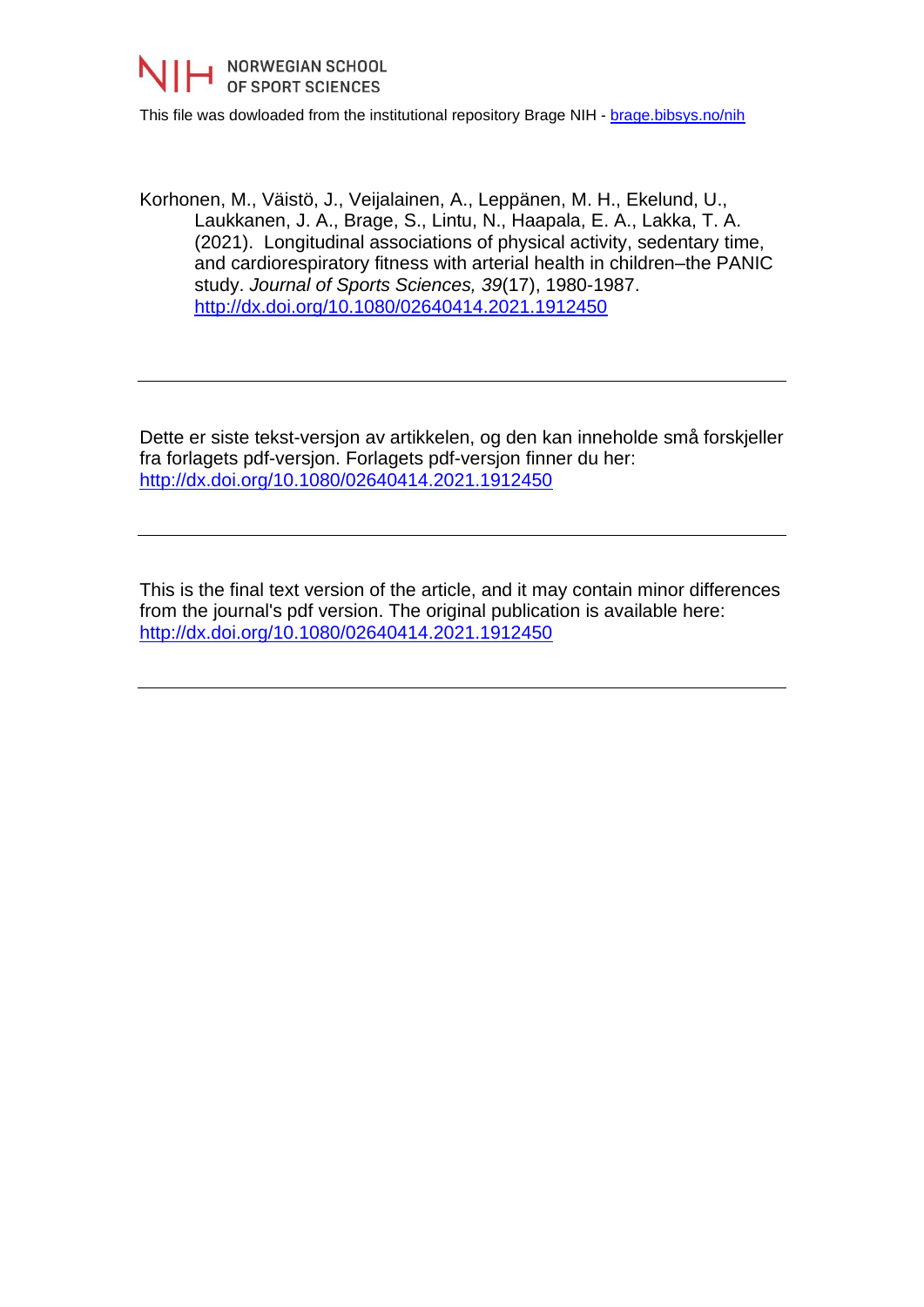# **Longitudinal associations of physical activity, sedentary time, and cardiorespiratory fitness with arterial health in children – The PANIC Study**

Marika Korhonen<sup>1</sup>, Juuso Väistö<sup>2</sup>, Aapo Veijalainen<sup>2</sup>, Marja Leppänen<sup>1,3</sup>, Ulf Ekelund<sup>4</sup>, Jari A. Laukkanen<sup>1,5,6,7</sup>, Soren Brage<sup>8</sup>, Niina Lintu<sup>2</sup>, Eero A. Haapala<sup>1\*†</sup>, Timo A. Lakka<sup>2,9,10†</sup> †Shared last authorship

<sup>1</sup>Faculty of Sport and Health Sciences, University of Jyväskylä, 40014, Jyväskylä, Finland; <sup>2</sup>Institute of Biomedicine, School of Medicine, University of Eastern Finland, Kuopio, 70210, Finland;<sup>3</sup> Folkhälsan Research Center, 00250, Helsinki, Finland; <sup>4</sup>Norwegian School of Sports Science, Oslo, 0806, Norway; <sup>5</sup>Institute of Public Health and Clinical Nutrition, University of Eastern Finland, Kuopio, 70210, Finland; <sup>6</sup>Institute of Clinical Medicine, Department of Medicine, University of Eastern Finland, Kuopio, 70210, Finland; <sup>7</sup>Central Finland Health Care District Hospital District, Department of Medicine, 40620, Jyväskylä, Finland District, Jyväskylä, Finland; <sup>8</sup>MRC Epidemiology Unit, University of Cambridge, Cambridge, CB2 0QQ, United Kingdom; <sup>9</sup>Department of Clinical Physiology and Nuclear Medicine, Kuopio University Hospital, Kuopio, 70210, Finland; <sup>10</sup>Kuopio Research Institute of Exercise Medicine, Kuopio, 70210, Finland

Address correspondence to: Eero Haapala, PhD, Sports & Exercise Medicine, Faculty of Sport and Health Sciences, University of Jyväskylä, Jyväskylä, Finland, PO Box 35, FI-40014 University of Jyväskylä, room VIV 247, email: eero.a.haapala@jyu.fi; telephone: +358408054210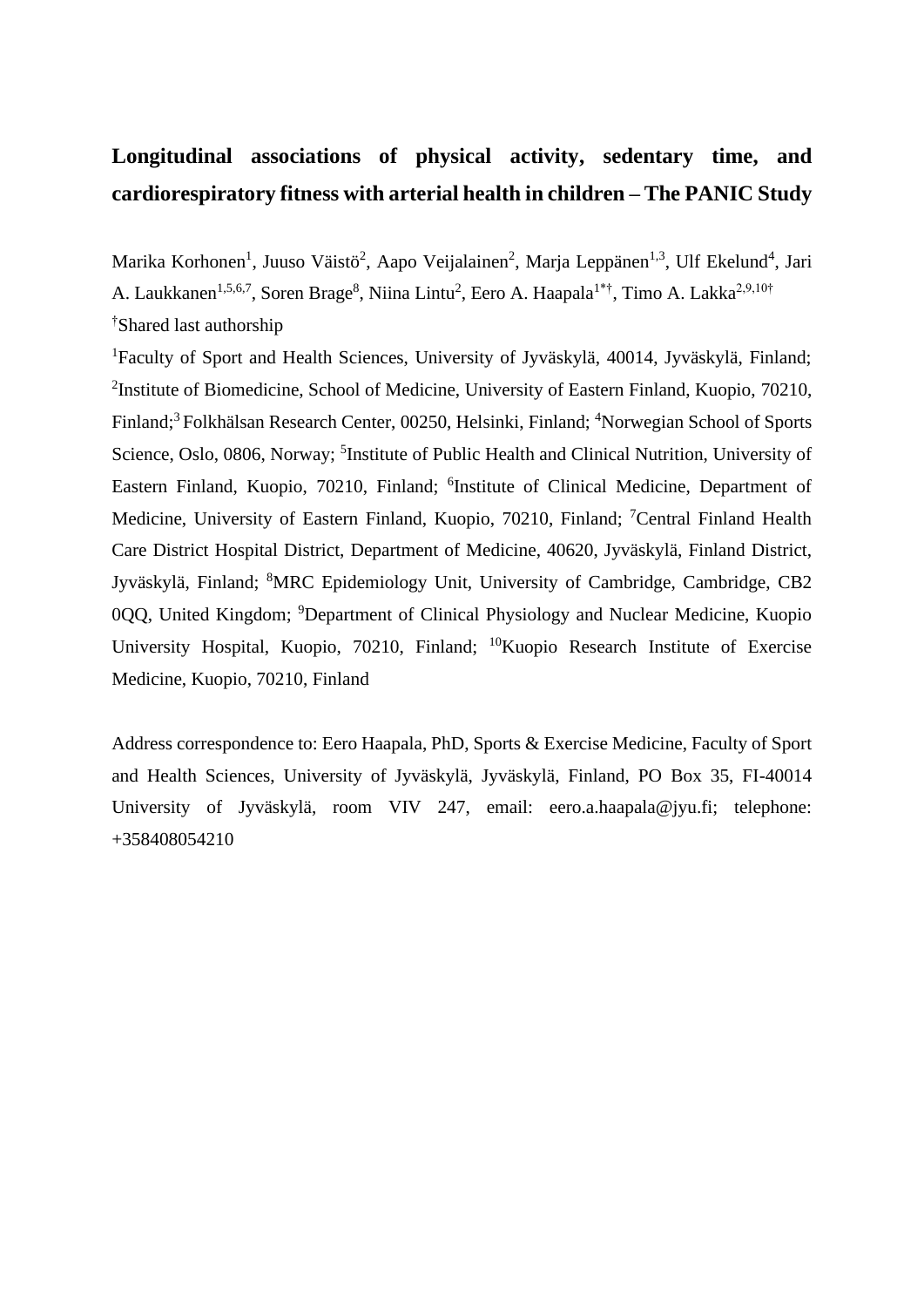### **ABSTRACT**

**Background:** The evidence on the longitudinal associations of physical activity (PA), sedentary time (ST), and cardiorespiratory fitness (CRF) with arterial health is limited. Therefore, we investigated the longitudinal associations of PA, ST, and CRF with arterial health among children.

**Methods:** In our primary analyses, we investigated 245 children (girls 51.8%) aged 6-9 years participating in the baseline examinations of a 2-year PA and dietary intervention study. We also utilized a subsample of 90 children who had a complete arterial health data at baseline and 2-year follow-up. ST ( $\leq$ 1.5 METs), light PA ( $>$ 1.5-4 METs), moderate PA ( $>$ 4-7 METs), vigorous PA (>7METs), and moderate-to-vigorous PA (>4 METs) were assessed by combined body movement and heart rate monitoring and CRF (maximal power output) by maximal exercise testing on a cycle ergometer at baseline and 2-year follow-up. Stiffness index (SI) as a measure of arterial stiffness and change in reflection index during exercise test  $(ARI)$  as a measure of arterial dilation capacity were assessed by pulse contour analysis at 2-year followup. Data were analyzed by linear regression models adjusted for age and sex.

**Results:** 2-year change in vigorous PA was directly associated with  $\Delta RI$  at 2-year follow-up (β=0.137, 95% CI=0.013 to 0.260). However, 2-year change in vigorous PA was associated with  $\Delta$ RI in boys ( $\beta$ =0.208, 95% CI=0.027 to 0.388) but not in girls ( $\beta$ =0.042, 95% CI=-0.134 to 0.217; p=0.021 for interaction). In a subsample analyses, 2-year changes in MPA (β=-0.283, 95% CI=-0.484 to -0.082), VPA ( $\beta$ =-0.214, 95% CI=-0.421 to -0.007), and MVPA ( $\beta$ =-0.313, 95% CI=-0.512 to -0.114) were inversely associated with 2-year change in SI.

**Conclusion:** Increasing MPA and VPA during mid-childhood may be important in maintaining arterial heath in children. Therefore, promoting PA at higher intensities may confer larger benefits on arterial health than reducing ST and increasing LPA.

**Keywords:** Children, arterial stiffness, physical activity, sedentary time, cardiorespiratory fitness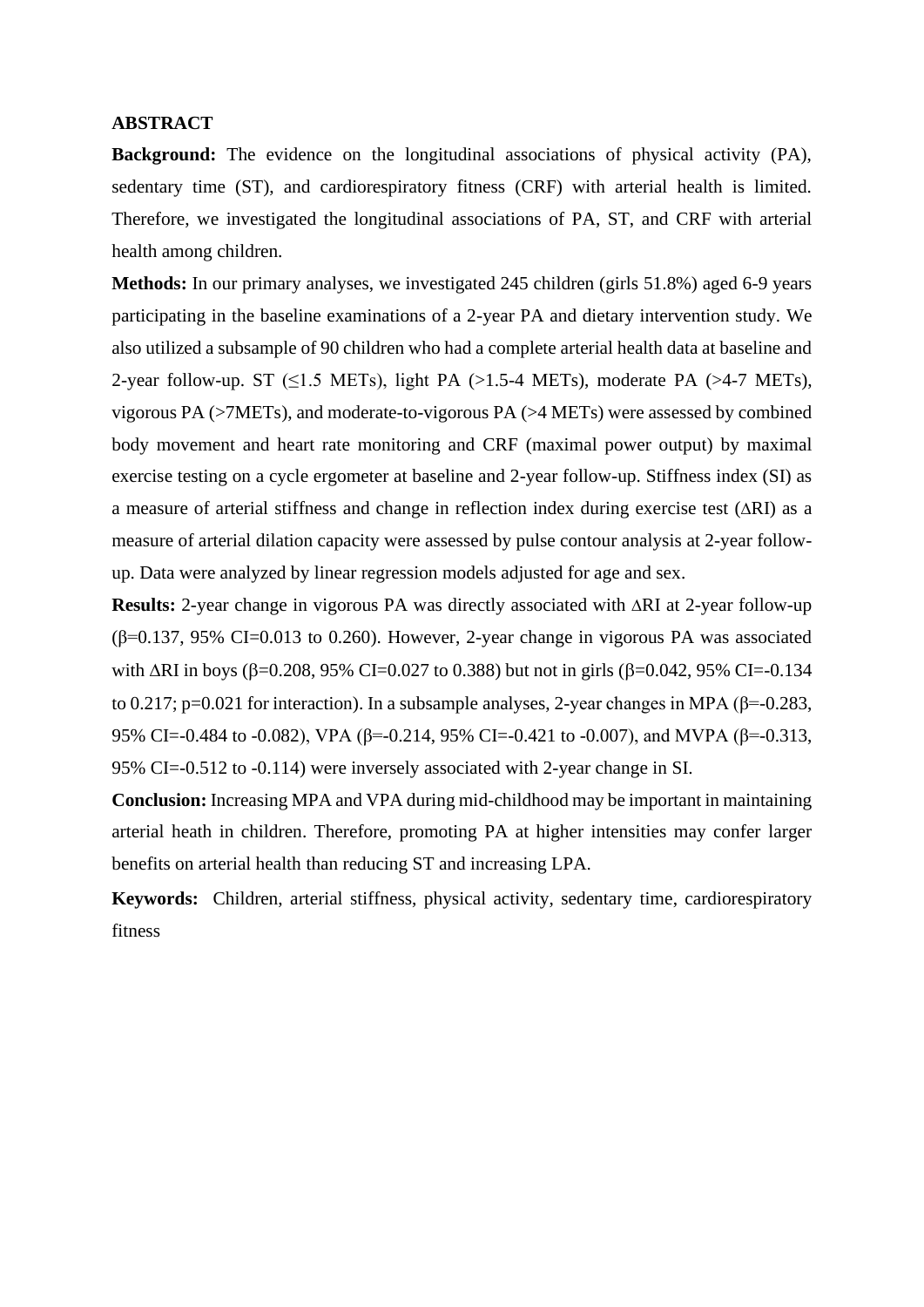### **INTRODUCTION**

Cardiovascular diseases induce a substantial health problem causing premature morbidity and mortality and major economic burden worldwide.<sup>1</sup> The development of atherosclerosis is a slow process beginning already in childhood. <sup>2</sup> Autopsy studies have found atherosclerotic lesions of arterial walls in children, and cardiometabolic risk factors, such as increased body fat content, elevated blood pressure, and increased serum cholesterol, in childhood have been associated with these atherosclerotic changes in adulthood.<sup>3</sup> In addition, increased arterial stiffness and endothelial dysfunction have been associated with obesity, hypertension, and hypercholesterolemia already in childhood. 4 Increased arterial stiffness and impaired endothelial function are among the first measurable signs of cardiovascular disease progression reflecting pathological changes in the structure and function of the arteries<sup>5</sup> and they predict future cardiovascular events in adults.<sup>6, 7</sup> The beginning of the development of cardiovascular diseases in childhood emphasizes the early prevention of clinical cardiovascular changes.<sup>2</sup>

Exercise training, especially at higher intensities, has been found to reduce arterial stiffness and improve endothelial function in adults.<sup>8,9</sup> The results of some cross-sectional studies also suggest an inverse association of total physical activity  $(PA)^{10}$  or moderate-to-vigorous PA  $(MVPA)^{11}$  with arterial stiffness in children. Furthermore, total PA<sup>12</sup> and vigorous PA (VPA)<sup>13</sup> have been directly associated with endothelial function. In addition, a decrease in VPA was related to an impairment in endothelial function over 4-6 months in children aged 10-11 years.<sup>14</sup> However, some cross-sectional studies have reported statistically insignificant associations of total  $PA^{15-17}$  or MVP $A^{18}$  with different measures of arterial stiffness in children. Because of these contradictory observations, especially longitudinal studies about the associations of PA at different intensities with arterial function in children are warranted. Furthermore, little is known about the relationship of sedentary time (ST) with arterial stiffness and endothelial function among children. The results of few cross-sectional studies suggest weak if any associations of ST with measures of arterial health in pediatric populations.<sup>11,18-20</sup>

Higher cardiorespiratory fitness (CRF), assessed either by field tests<sup>15,16</sup> or by exercise tests indirectly using maximal power output<sup>20</sup> or directly using peak oxygen uptake (VO2peak)<sup>13,21</sup>, has been related to lower arterial stiffness or better endothelial function in previous crosssectional studies among children. Nevertheless, only few of these studies have used CRF scaled by lean body mass  $(LM)^{20,21}$  which is recommended to minimize the influence of body size and composition on CRF.<sup>22</sup> We have earlier reported that higher maximal power output scaled by LM was associated with lower arterial stiffness and better arterial dilatation capacity in a cross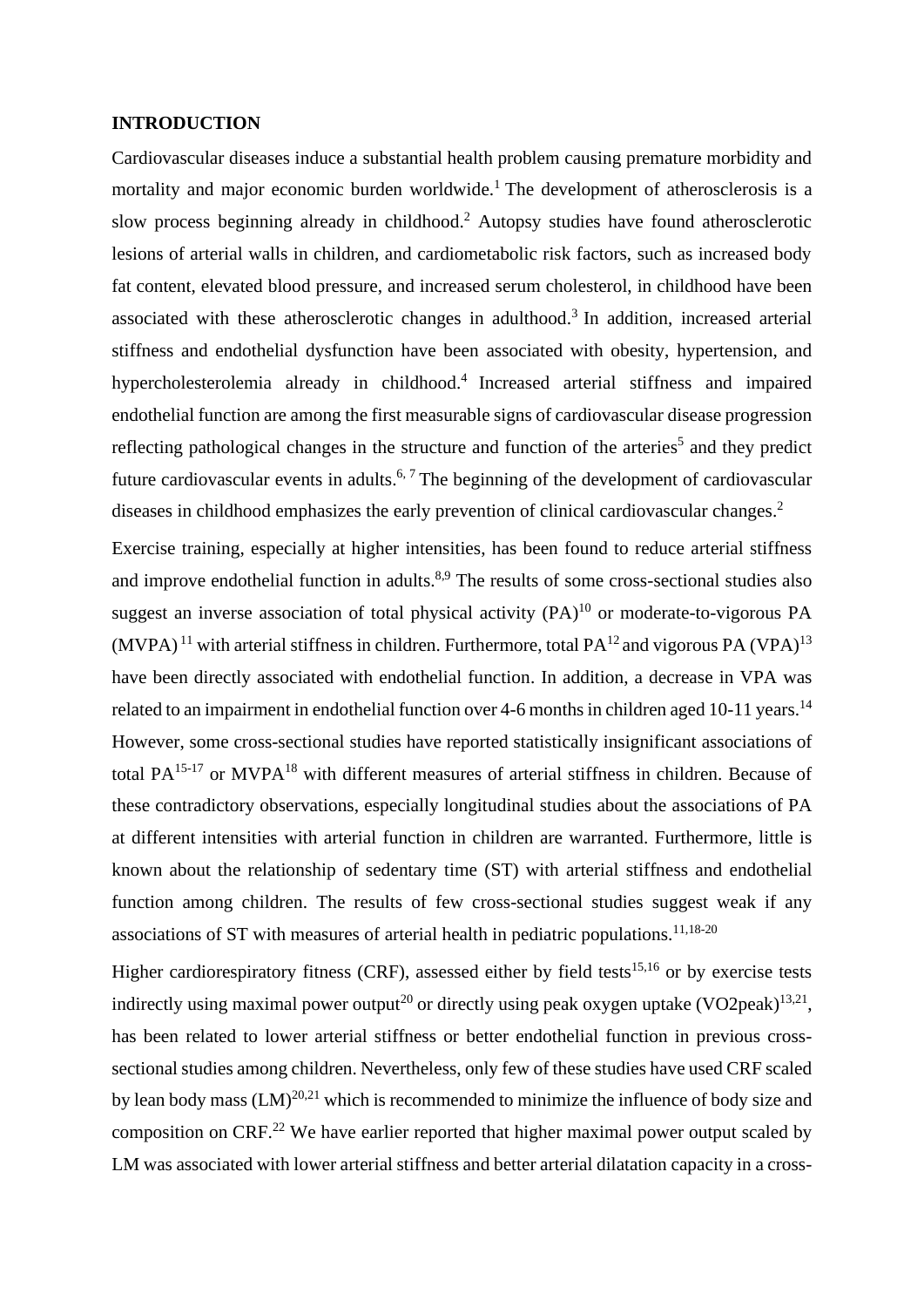sectional study among children aged 6-8 years.<sup>20</sup> However, in our previous cross-sectional study, VO2peak per LM was associated with arterial dilatation capacity but not with arterial stiffness in children aged  $8-11$  years.<sup>21</sup> Because of these mixed results from studies using varying study designs and methodologies, more research dealing with the association between CRF and arterial health is warranted.

There are limited number of longitudinal studies examining the associations of intensityspecific PA, ST, and CRF with early signs of cardiovascular diseases in children. Therefore, we first investigated the associations of PA at different intensities, ST, CRF at baseline with arterial stiffness and arterial dilation capacity two years later among school-aged children. Second, we studied whether changes in PA at different intensities, ST, and CRF during 2-year follow-up are related to arterial stiffness and arterial dilation capacity at 2-year follow-up assessment. Finally, we conducted the analyses of changes in PA, ST, and CRF with changes in arterial stiffness and arterial dilation capacity over 2-years in a sub-sample of children.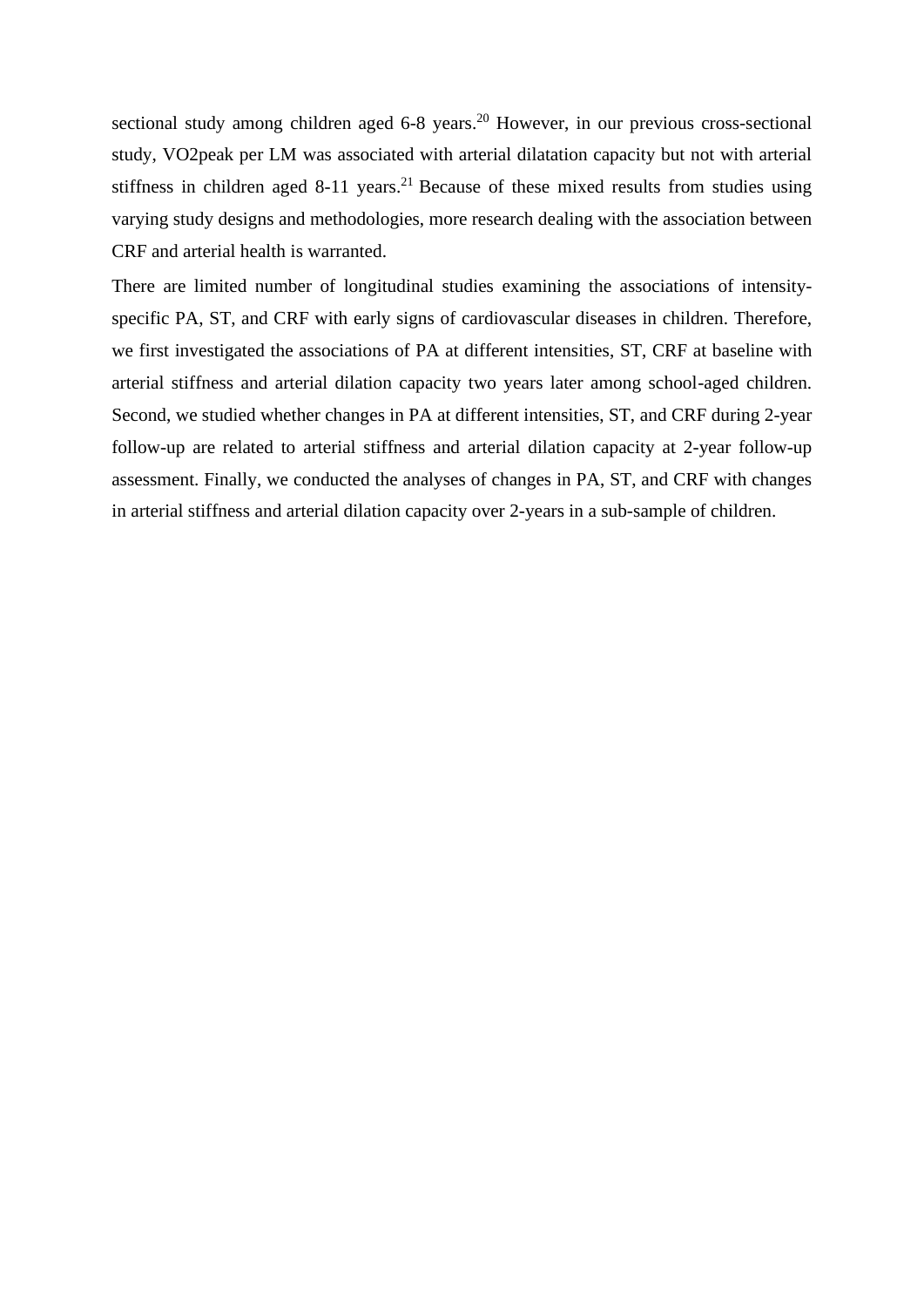### **METHODS**

### **Study design and participants**

The present longitudinal analyses are based on the baseline and 2-year follow-up data of the Physical Activity and Nutrition in Children (PANIC) study, that is a long-term PA and dietary intervention and follow-up study in a population sample of children from the city of Kuopio, Finland. The study protocol was approved by the Research Ethics Committee of the Hospital District of Northern Savo, Kuopio. The parents or caregivers of the children gave their written informed consent, and the children provided their assent to participation. The PANIC study has been carried out in accordance with the principles of the Declaration of Helsinki as revised in 2008.

Altogether 736 children aged 6–9 years from primary schools of Kuopio were invited to participate in the baseline examinations in 2007–2009, and a total of 512 children (70% of those invited) participated. The participants did not differ in sex distribution, age, or body mass index standard deviation score from all children who started the first grade in Kuopio in 2007– 2009 based on data from the standard school health examinations (data not shown). 2-year follow-up examinations were conducted in 2009-2011, and a total of 440 children (87 % of invited children) participated.

Arterial stiffness and arterial dilatation capacity were assessed in a subsample of 230 children at baseline and from 400 children at 2-year follow-up. For the present main analyses dealing with the prospective associations of PA, ST, and CRF with arterial stiffness and arterial dilatation capacity, we only used these measures of arterial health assessed at 2-year follow-up to maintain a sufficient sample size. Valid data on variables used for the present analyses were available for 245 children (girls 51.8%). We also performed analyses in a subsample of 90 children (girls 54.4%) with complete data on measures of PA, ST, CRF, arterial stiffness, and arterial dilatation capacity at baseline and 2-year follow-up.

## **Assessment of physical activity and sedentary time**

PA and ST were assessed using a combined heart rate and body movement sensor (Actiheart®, CamNtech Ltd., Papworth, UK) for a minimum of four consecutive days without interruption, including two weekdays and two weekend days, analyzed in 60 second epochs. <sup>23</sup> The combined heart rate and movement sensor was attached to the child´s chest with two standard eletrocardiogram electrodes (Bio Protech Inc, Wonju, South Korea). The children were instructed to wear the monitor continuously, including sleep and water-based activities, and not to change their usual behavior during the monitoring period.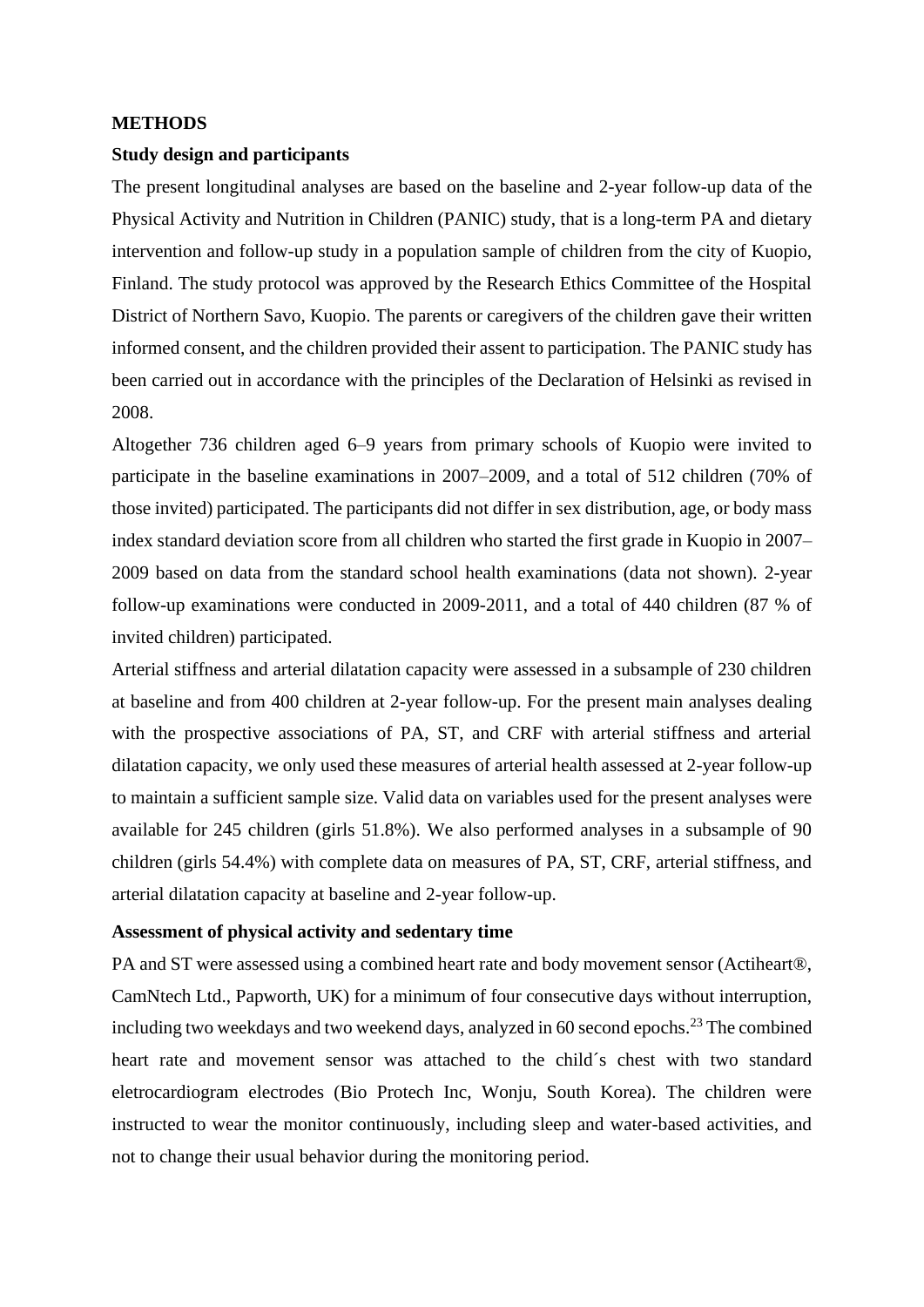We pre-processed heart rate<sup>24</sup> and estimated PA intensity time-series using individual calibration of heart rate combined with movement in a branched equation modelling framework, as explained in detail earlier.<sup>25,26</sup> We classified non-wear as >90min periods of non-movement if accompanied by non-physiological heart rate, and accounted for this when summarizing the time-series.<sup>27</sup> PA was summarized as daily PA volume ( $kJ/day/kg$ ) and time spent at specific intensity levels in standard metabolic equivalents of task (METs) in minutes per day. For the present analyses, we re-categorized these intensity categories into a broader groups of sedentary time ( $\leq$ 1.5 METs), LPA ( $>$ 1.5 -4 METs), MPA ( $>$ 4-7 METs), VPA (>7METs), and MVPA (>4 METs), which have been commonly applied in investigations of PA among children and youth. In order to estimate the time spent sedentary whilst awake, we subtracted average daily sleep duration from total ST. We only included children who had sufficient valid data, i.e. a recording period of at least 48 hours of wear data. Furthermore, at least 12 hours of wear data from all four quadrants of a 24-hour-day (morning  $(3 \text{ am} - 9 \text{ am})$ , noon (9 am – 3 pm), afternoon / evening (3 pm – 9 pm), and night (9 pm – 3 am)) was required to avoid bias from over-representation of specific times of the day.

#### **Assessment of cardiorespiratory fitness**

We assessed CRF by a maximal exercise test using an electromagnetically braked Ergoselect  $200 \text{ K}^{\circledR}$  cycle ergometer coupled with a pediatric saddle module (Ergoline, Bitz, Germany), as explained in more detail earlier.<sup>28</sup> The exercise test protocol included a 2.5-minute anticipatory period with the child sitting on the ergometer; a 3-minute warm-up period with a workload of 5 watts; a 1-minute steady-state period with a workload of 20 watts; an exercise period with an increase in the workload of 1 watt per 6 seconds until exhaustion, and a 4-minute recovery period with a workload of 5 watts. The children were asked to keep the cadence stable and within 70–80 revolutions per minute. The exercise test was considered maximal, if the reason for terminating the test indicated maximal effort and maximal cardiorespiratory capacity. Maximal power output measured at the end of the exercise test divided by LM was used as a measure of CRF. Maximal power output per LM has been found to be a good surrogate measure of CRF in children.<sup>29</sup>

#### **Assessment of arterial stiffness and dilatation capacity**

A research physician assessed arterial stiffness with stiffness index (SI) and arterial dilation capacity with reflection index (RI) by pulse contour analysis based on noninvasive finger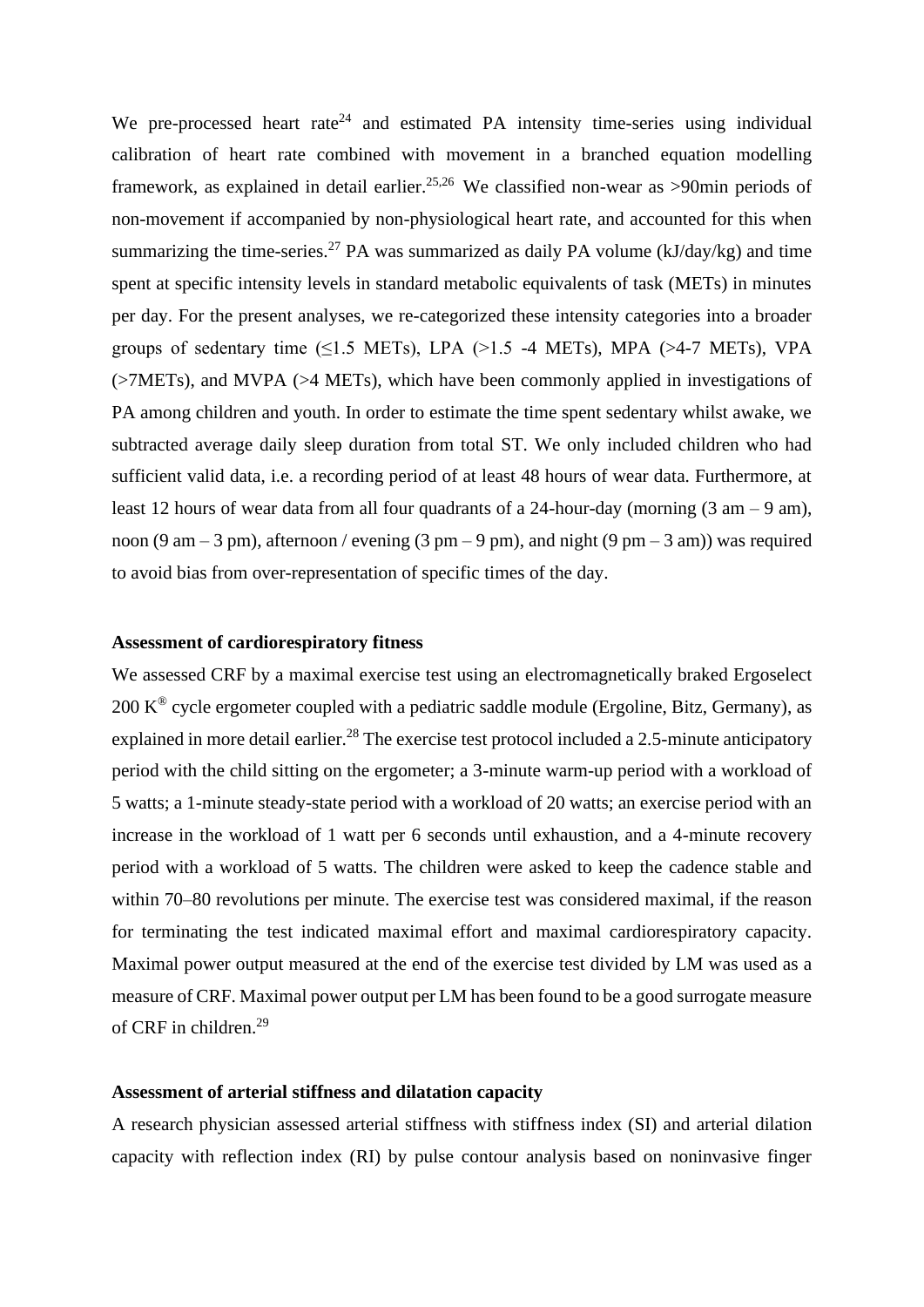photoplethysmography using the PulseTrace PCA2® device (Micro Medical, Gillingham, Kent, United Kingdom) as explained in detail earlier.<sup>30</sup> Another research physician confirmed and recorded the digital volume pulse contours using the manufacturer's instructions. SI and RI were assessed in a supine position before and after a maximal exercise test in an exercise test laboratory at a stable room temperature (20°C–22°C). SI was calculated as the ratio of body height to time between the first (systolic) peak and the second (diastolic) peak of the pulse contour and was expressed in meters per second. A larger SI indicated stiffer, less compliant arteries. RI was estimated as the proportion of the height of the second peak from the height of the first peak and was expressed in percentage. A larger RI indicated a higher arterial tone. We calculated the acute change in RI  $(ΔRI)$  in response to exercise as the difference between RI before and after the exercise test. A larger difference in ΔRI indicated a better arterial dilatation capacity. We have earlier reported the evaluation of pulse contour analysis quality and have shown relatively good reliability for these measures.<sup>30,31</sup>  $\Delta$ RI measured in response to vasoactive agents has been found to have a relatively good agreement with flow-mediated arterial dilatation with high sensitivity and specificity.<sup>32</sup>

## **Assessment of body size, body composition, blood pressure, and maturity**

Body weight was measured twice with the children having fasted for 12 hours, emptied the bladder, and standing in light underwear using a weight scale integrated into a calibrated InBody® 720 bioelectrical impedance device (Biospace, Seoul, South Korea) to an accuracy of 0.1 kg. The mean of these two values was used in the analyses. Stature was measured three times with the children standing in the Frankfurt plane without shoes using a wall-mounted stadiometer to an accuracy of 0.1 cm. The mean of the nearest two values was used in the analyses. Body fat percentage (BF%), and LM were measured by the Lunar<sup>®</sup> dual-energy Xray absorptiometry device (GE Medical Systems, Madison, WI, USA) using standardized protocols. Systolic and diastolic blood pressure (BP) was measured from the right arm using the Heine Gamma® G7 aneroid sphygmomanometer (Heine Optotechnik, Herrsching, Germany) to an accuracy of 2 mmHg. The measurement protocol included a rest of 5 minutes and thereafter 3 measurements in the sitting position at 2-minute intervals. The mean of all 3 values was used in the analysis. Maturity was estimated with maturity offset which was calculated for boys and girls from sex-specified prediction models using estimated years from peak height velocity.<sup>33</sup>

## **Statistical methods**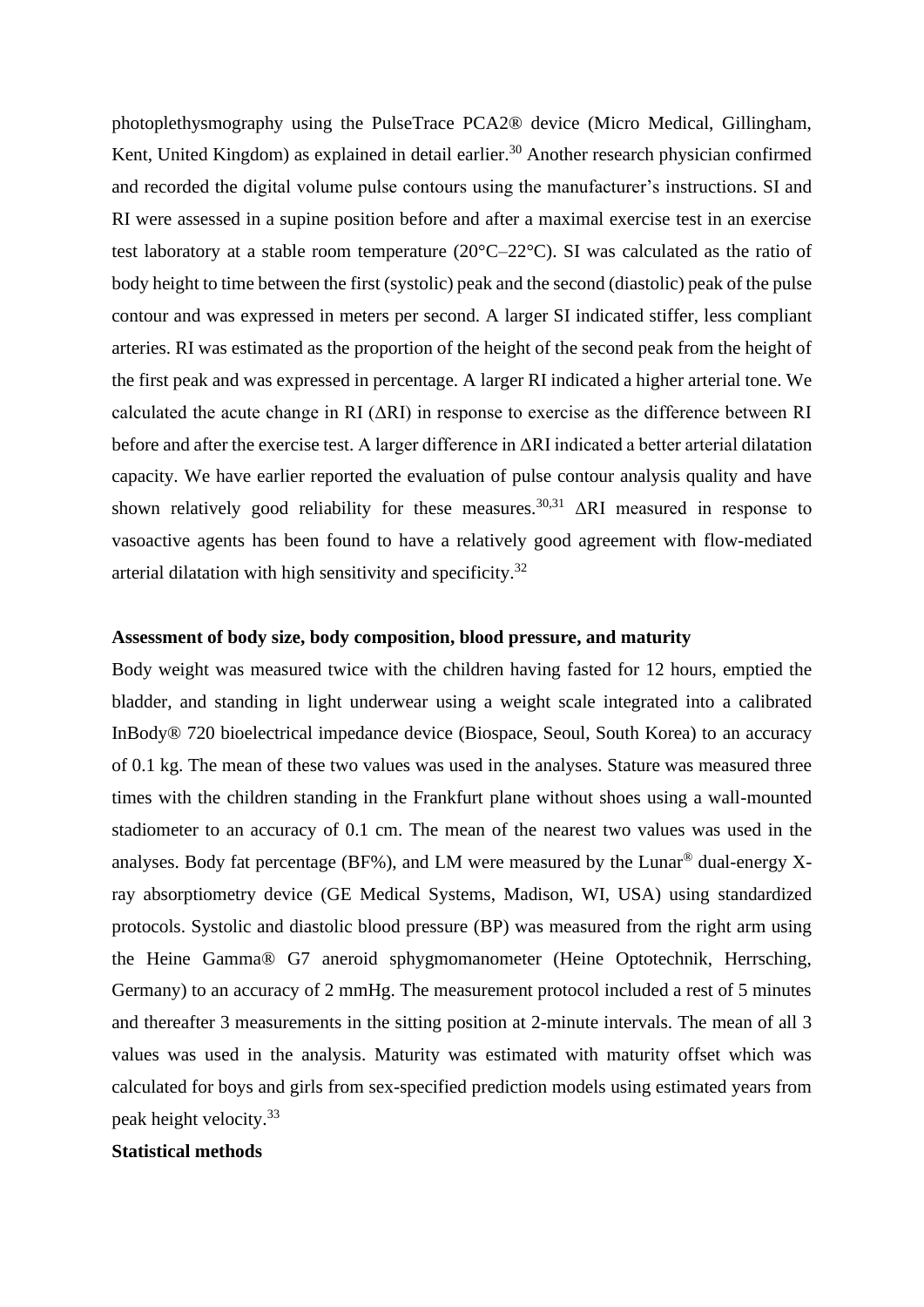The statistical analyses were performed using IBM SPSS Statistics software, version 25.0 (IBM Corp. Armonk, NY, USA). We estimated statistical power using G\*Power software (version 3.1.9.7.). One hundred and ninety three observations was needed to observe the correlation of 0.2 at the power of 0.80 when statistical significance level was set at alpha level of 0.05. Moreover, a correlation coefficient needed to reveal statistical significance at the alpha level of 0.05 was 0.30 in a subsample of 90 children.

Differences in baseline characteristics between sexes were tested using the independent samples T-test for variables with normal distributions and the Mann-Whitney U-test for variables with skewed distributions. The longitudinal associations of PA at different intensities, ST and CRF at baseline, and changes in these variables during 2- year follow-up as independent variables with arterial stiffness and arterial dilatation capacity at 2-year follow-up as dependent variables were analyzed using linear regression models adjusted for age and sex. First, PA at different intensities, ST, and CRF at baseline were entered into the linear regression models one by one with age at baseline (or alternatively maturity offset) and sex. If a statistically significant association was observed, the data were further adjusted for baseline BF% and systolic BP, change in BF% and systolic BP during 2-year follow-up, or study group (intervention/control) and the corresponding explanatory variable at baseline. The study group was used as a confounding factor to adjust for the residual effect of the lifestyle intervention. However, there were no statistically significant differences in PA at different intensities, ST, CRF, SI, or  $\Delta$ RI between children in the intervention and the control group (p $>0.070$ ). Nevertheless, we also performed sensitivity analyses separately for intervention and control groups. The analyses were adjusted for the explanatory variable at baseline to control for their variation at baseline. Furthermore, changes in VPA and CRF over 2 years were entered into the same model with age and sex to study their independent associations with SI and ΔRI at 2 year follow-up. Changes in the measures of PA, CRF, and arterial health were computed by subtracting 2-year value from the baseline value.

We investigated the modifying effects of sex on the associations of PA at different intensities, ST, and CRF with SI, or ΔRI using general linear models. If a statistically significant interaction was observed, the analyses were performed separately for boys and girls. These models for boys and girls were further adjusted for baseline or 2-year BF% and systolic BP, changes in BF% and systolic BP during 2-year follow-up or study group, if statistically significant associations were observed.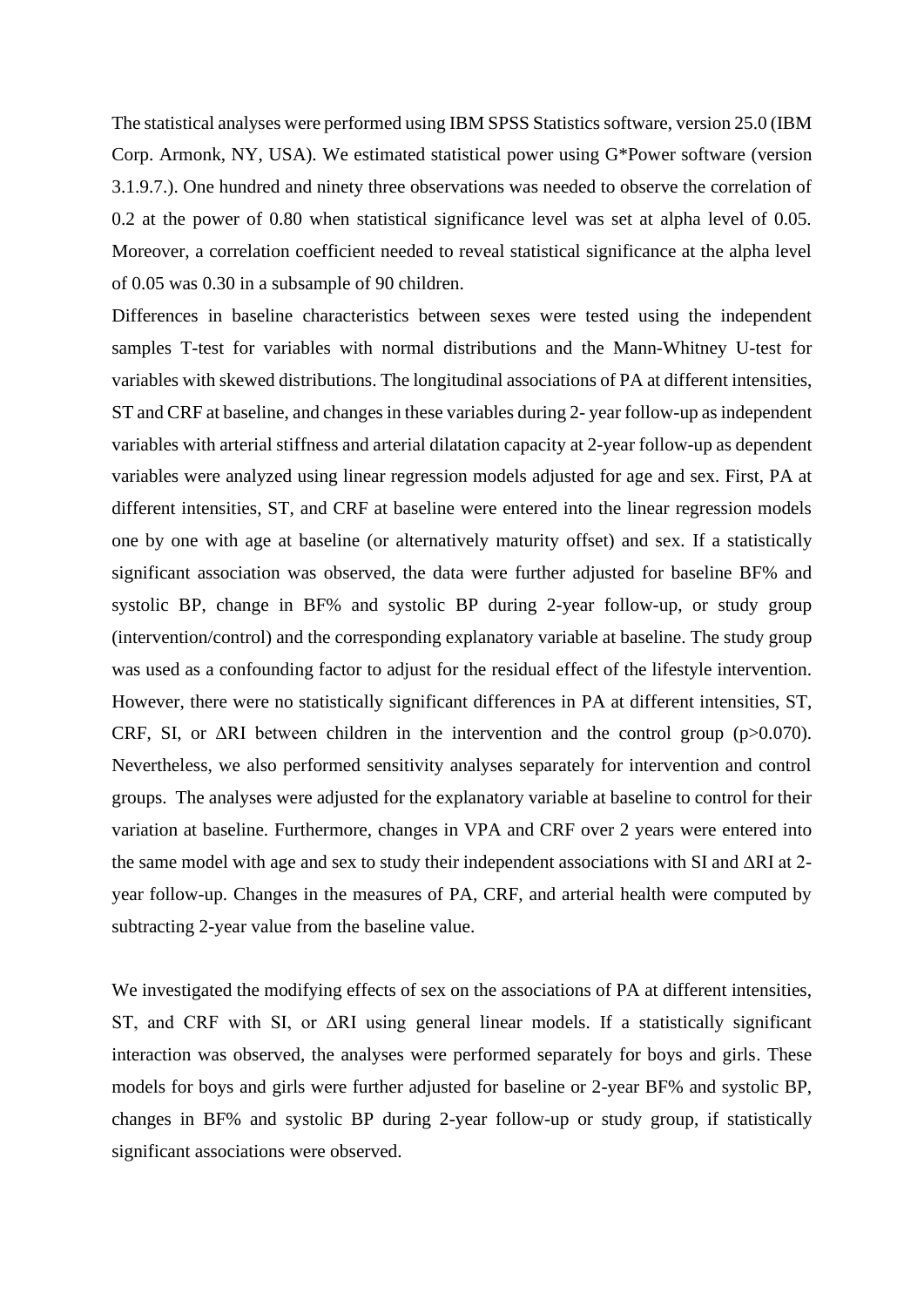We investigated the associations of changes in PA and CRF with changes in arterial stiffness and dilatation capacity over 2 years adjusted for age and sex in a subsample of 90 children. These data were further adjusted for PA at corresponding intensity or CRF and arterial stiffness or arterial dilatation capacity at baseline. These models were further adjusted for changes in BF% or systolic BP during 2-year follow-up or study group, if statistically significant association was observed. These analyses were performed only for the whole study sample due to the small sample size for sex-specific analyses.

## **RESULTS**

### **Descriptive characteristics**

Girls were younger, shorter, and lighter and had a higher body fat percentage and maturity offset compared with boys (Table 1). Boys accumulated more MPA, VPA, and MVPA, and had higher CRF, and lower ΔRI than girls.

## **Associations of PA, ST and CRF at baseline with arterial stiffness and arterial dilatation capacity at 2-year follow-up**

LPA, MPA, VPA, MVPA, ST, or CRF at baseline were not associated with SI or ∆RI at 2-year follow-up after adjustment for age and sex (Table 2). These results remained similar when data were adjusted for maturity offset instead of age.

## **Associations of changes in PA, ST and CRF over 2 years with arterial stiffness and dilatation capacity at 2-year follow-up**

A change in VPA over 2 years was directly associated with ∆RI at 2-year follow-up adjusted for age and sex (Table 2). This association remained statistically significant after further adjustments for VPA, BF%, and systolic BP at baseline and study group  $(\beta=0.174, 95\%)$ CI=0.038 to 0.309). The association also remained statistically significant with further adjustment for 2-year changes in BF% and systolic BP  $(\beta=0.164, 95\% \text{ CI}=0.026 \text{ to } 0.302)$ . Changes in LPA, MPA, MVPA, ST, or CRF were not associated ∆RI at 2-year follow-up adjusted for age and sex. A change in CRF over 2-year follow-up had a borderline statistically significant positive association with ∆RI at 2-year follow-up after adjustment for age and sex. This relationship was further attenuated when a change in VPA was entered in the same model  $(\beta=0.108, 95\% \text{ CI}=-0.016 \text{ to } 0.231)$ . In this model, the association between change in VPA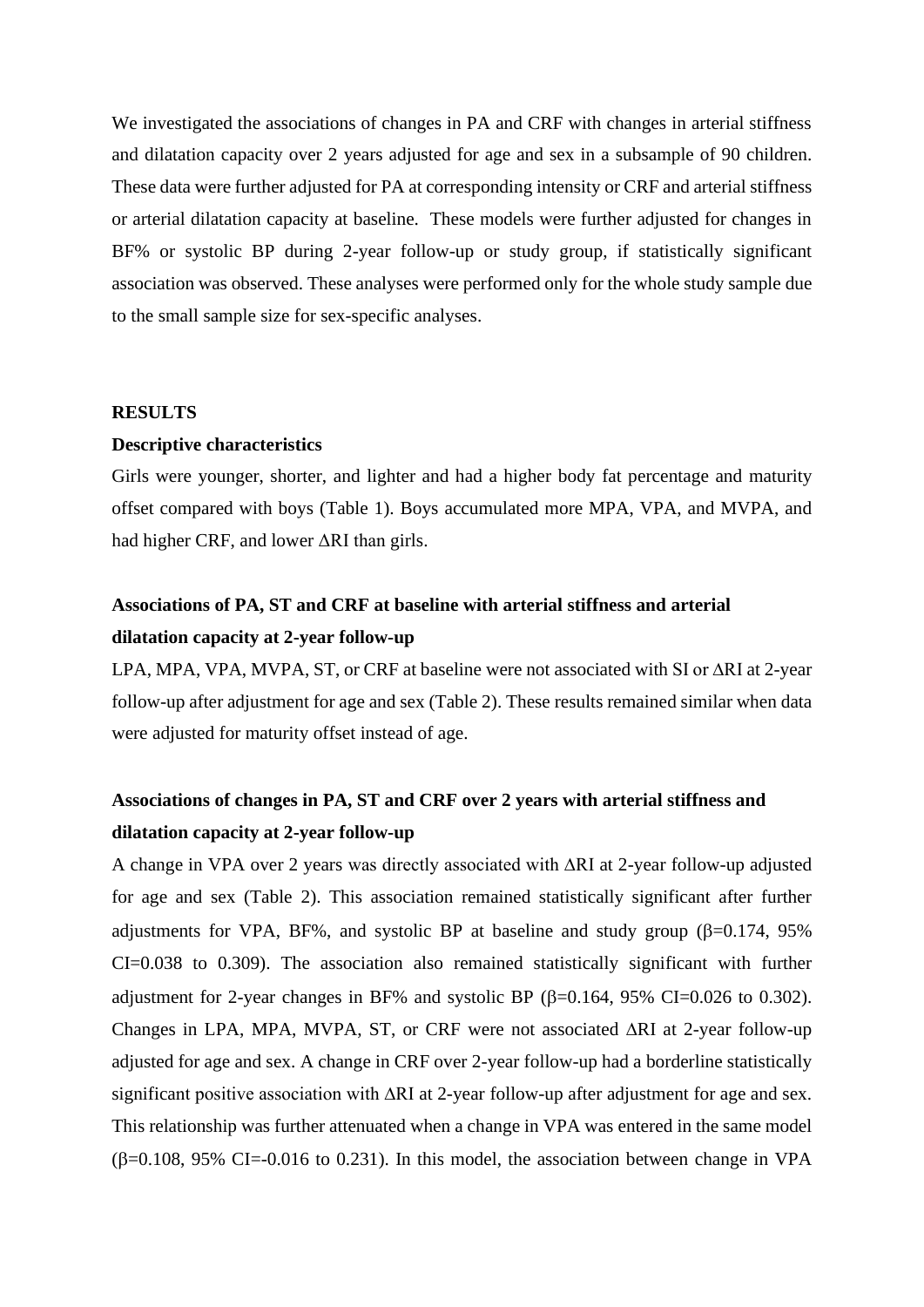over 2 years and ∆RI at 2-year follow-up was slightly attenuated but remained statistically significant ( $\beta$ =0.127, 95% CI=0.003 to 0.251). Changes in LPA, MPA, MVPA, VPA, ST, and CRF were not related to SI at 2- year follow-up adjusted for age and sex. These results remained similar when the data were adjusted for maturity offset instead of age.

A change in VPA over 2-year follow-up was positively associated with ∆RI at 2-year followup in boys ( $\beta$ =0.208, 95% CI=0.027 to 0.388) but not in girls ( $\beta$ =0.042, 95% CI=-0.134 to 0.217; p=0.021 for interaction). The association in boys remained statistically significant after further adjustment for VPA, maturity offset, BF% and systolic BP at baseline, changes in BF% and systolic BP over 2 years, and study group. In girls, age  $(\beta=0.217, 95\% \text{ CI} = 0.044 \text{ to } 0.390)$ and maturity offset at baseline  $(\beta=0.275, 95\% \text{ CI}=0.105 \text{ to } 0.445)$  were positively related to ∆RI at 2-year follow-up.

The sensitivity analyses revealed that the magnitude of the positive association between a change in VPA over 2 years and ∆RI at 2-year follow-up was relatively similar (p=0.517 for interaction) 141 children from the intervention group ( $\beta$ =0.184, 95% CI=0.018 to 0.350) and for 104 children from the control group (β=0.99, 95% CI=-0.056 to 0.173). The magnitude of this association was also relatively similar for 69 boys from the intervention group (β=0.215, 95% CI=-0.025 to 0.455) and for 49 boys from the control group (β=0.218, 95% CI=-0.077 to 0.512, p=0.224 for interaction 0.824) and for 72 girls from the intervention group (β=0.163, 95% CI=-0.075 to 0.401) and for 55 girls from the control group (β=-0.037, 95% CI=-0.307 to 0.232, p=0.224 for interaction).

## **Associations of changes in PA, ST and CRF with changes in arterial stiffness and dilatation capacity over 2 years follow-up in a subsample of children**

Changes in MPA, VPA, and MVPA were inversely associated with changes in SI after adjustment for age and sex (Table 3). The inverse association of a change in MPA ( $\beta$ =-0.327, 95% CI=-0.592 to -0.062), VPA (β=-0.224, 95% CI=-0.445 to -0.003), and MVPA (β=-0.276, 95% CI=-0.551 to -0.002) with change in SI remained statistically significant after further adjustment for corresponding PA intensity and SI at baseline. Adjustment for change in SBP had no effect on the association. Nevertheless, the inverse associations of changes in VPA ( $\beta$ =-0.152, 95% CI=-0.400 to 0.096) and MVPA (β=-0.202, 95% CI=-0.490 to 0.086) with changes in SI were weakened after additional adjustment for change in BF%.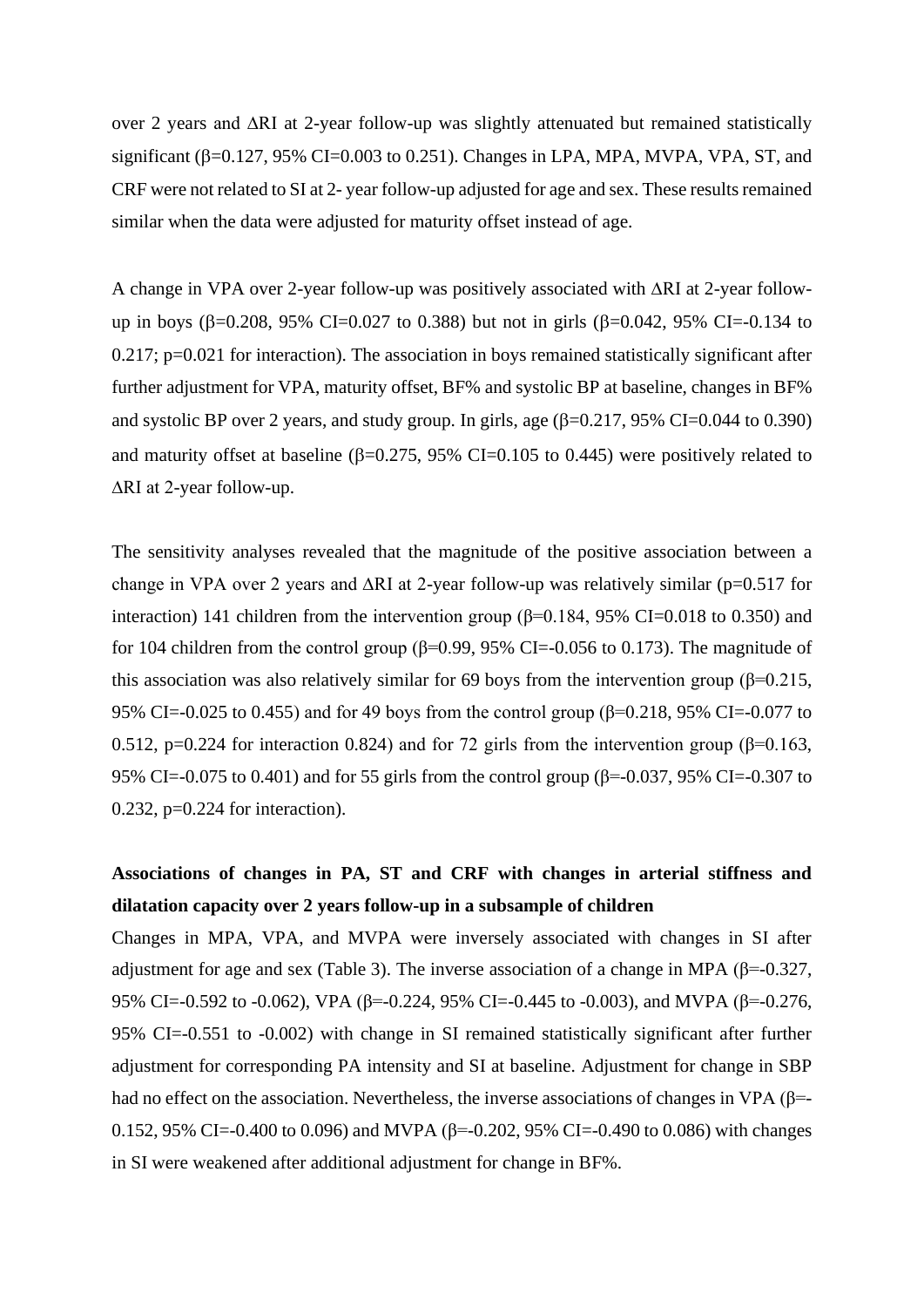Change in CRF was directly associated with a change in ∆RI after adjustment for age and sex (Table 3), but the respective relationship weakened after further adjustment for CRF and ∆RI at baseline ( $β=0.136$ , 95% CI=-0.080 to 0.352). Furthermore, a change in LPA was inversely associated with change in ∆RI after adjustment for age, sex, and LPA and ∆RI at baseline (β=- 0.287, 95% CI=-0.562 to -0.012). Further adjustments had no effect on the magnitude of the association.

## **DISCUSSION**

In the present longitudinal study, a larger increase in VPA over 2 years was independently associated with better arterial dilatation capacity in response to a single bout of exercise at 2 year follow-up among school-aged children, particularly among boys. We observed no other associations of PA intensities, ST, or CRF with arterial dilatation capacity or any of the explanatory variables and arterial stiffness at 2-year follow-up. Furthermore, a change in MVPA was inversely associated with change in SI over 2 years in a subsample of children. However, this relationship was partly explained by a change in BF%.

Our finding on the positive association between change in VPA over 2 years and arterial dilatation capacity at 2-year follow-up is in accordance with the results of earlier studies in children.13,14 These observations suggest that PA at higher intensities may be an important determinant of arterial function in children. These findings in children support the evidence from intervention studies in adults that high-intensity exercise enhances arterial function more than PA at lower intensities. <sup>9</sup> The positive relationship between VPA and arterial dilatation capacity could be explained by improvements in nitric oxide-dependent vasodilatation through increased endothelial shear stress as a response to exercise.<sup>34</sup> However, exercise may induce a larger increase in nitric oxide-dependent vasodilatation in individuals with impaired arterial function whereas younger and health individuals may need higher exercise volumes or intensities to obtain such a beneficial effect on arterial function. <sup>34</sup> Therefore, high intensity PA may be needed to activate sufficient nitric oxide production among healthy children, which may explain our observation that only VPA was associated with arterial function.

We observed that the positive association between changes in VPA and ΔRI was mainly due to the stronger positive association in boys. This is a similar finding to that of another longitudinal study among school-aged children in which arterial dilatation capacity was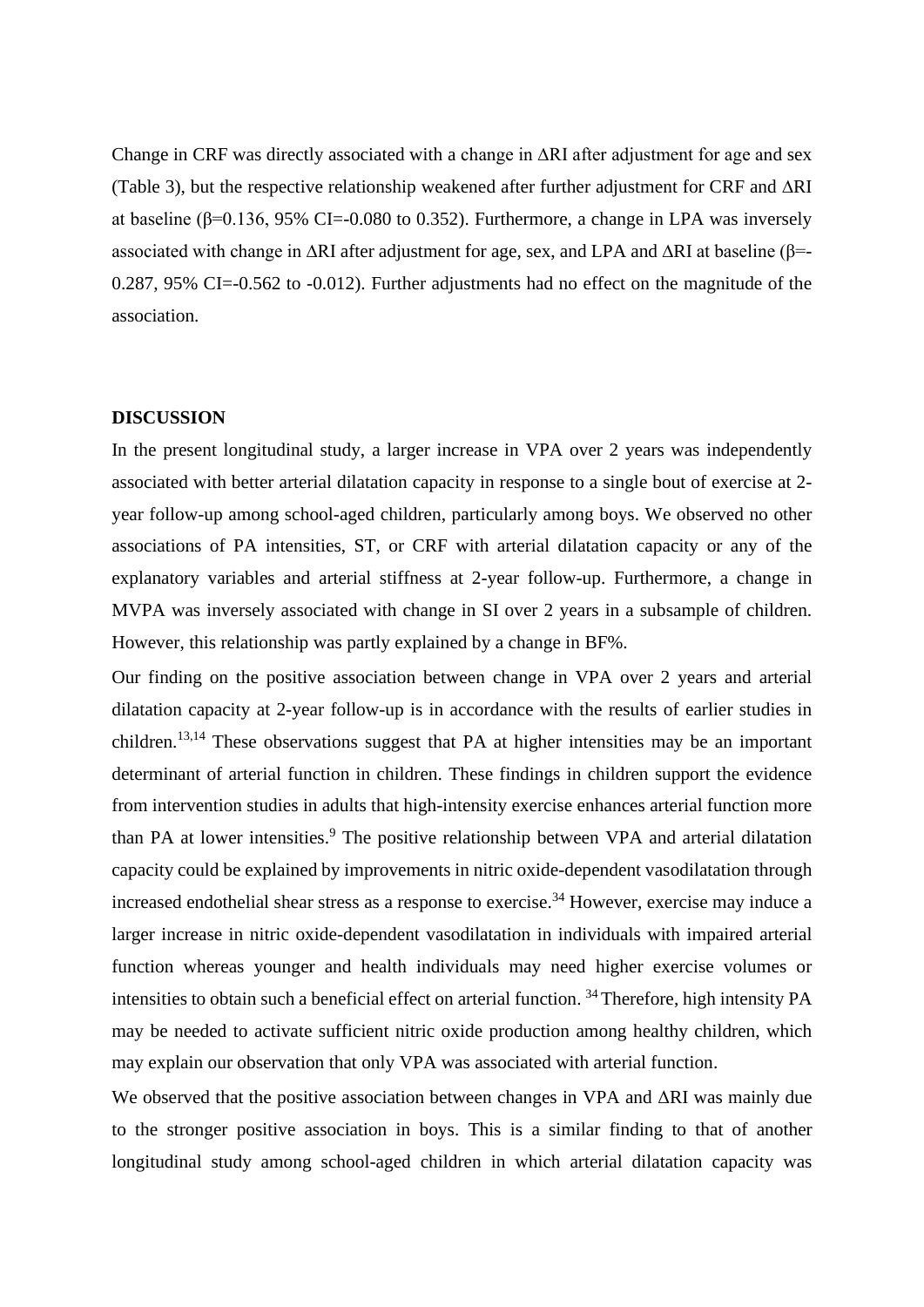assessed by flow-mediated dilation.<sup>14</sup> In girls, we observed that a change in maturity was positively related to ΔRI at 2-year follow-up which supports a result from a previous study in children.<sup>35</sup> In the present study sample, girls had a higher maturity level at baseline than boys. Because sex hormones may affect on the arterial structure and function<sup>36</sup>, the sex disparities found in our study could be partly explained by earlier puberty in girls. However, it should be considered that girls had lower levels of daily VPA than boys. Therefore, girls might have not engaged enough VPA in order to improve arterial function, which may be one plausible explanation for the different results between sexes in the present study.

In contrast to our previous cross-sectional study in children aged 6-8 years showing an inverse association between MVPA and  $SI$ ,<sup>11</sup>, we found no statistically significant association of PA at different intensities at baseline or changes in PA during the 2-year follow-up with arterial stiffness at 2-year follow-up in the present study. However, we observed that a change in MVPA was inversely related to a change in arterial stiffness in a subsample of children suggesting that increasing MVPA during childhood could slow-down the age-related increase in arterial stiffness. These results from our study agree with those inconsistent findings from previous studies. For example, a cross-sectional study showed that higher levels of MVPA were associated only with higher small artery compliance but not with large arterial compliance in children 8-11 years of age.<sup>18</sup> MVPA has neither been associated with arterial stiffness measured by PWV in a cross-sectional study among adolescents aged 15-16 years.<sup>37</sup> The inconsistent observations in children and adolescents of different ages could be partly explained by the development of the changes in the size and compliance of arteries during normal growth<sup>36</sup> which may compensate for the development of arterial stiffness. This normal variability in arterial stiffness may also explain why PA at baseline or change in PA was not associated with arterial stiffness when baseline arterial stiffness was not accounted for. Nevertheless, we also found that the longitudinal association between changes in MVPA and changes in arterial stiffness was weakened after adjustment for BF%. Therefore, these results together indicate that PA may improve arterial compliance since childhood but that this effect may be partly mediated by its beneficial effects on body fat content.

Our findings on the lack of association of ST with SI or ΔRI are in line with previous observations in children<sup>11,18-20</sup>, suggesting that ST may not have a notable influence on arterial health among school-aged children. However, higher levels of ST have been linked to increased arterial stiffness in adults.38-40 Thus, it is possible that the adverse effects of ST on arteries occur in adulthood when the accumulated exposure is more severe. Children may also naturally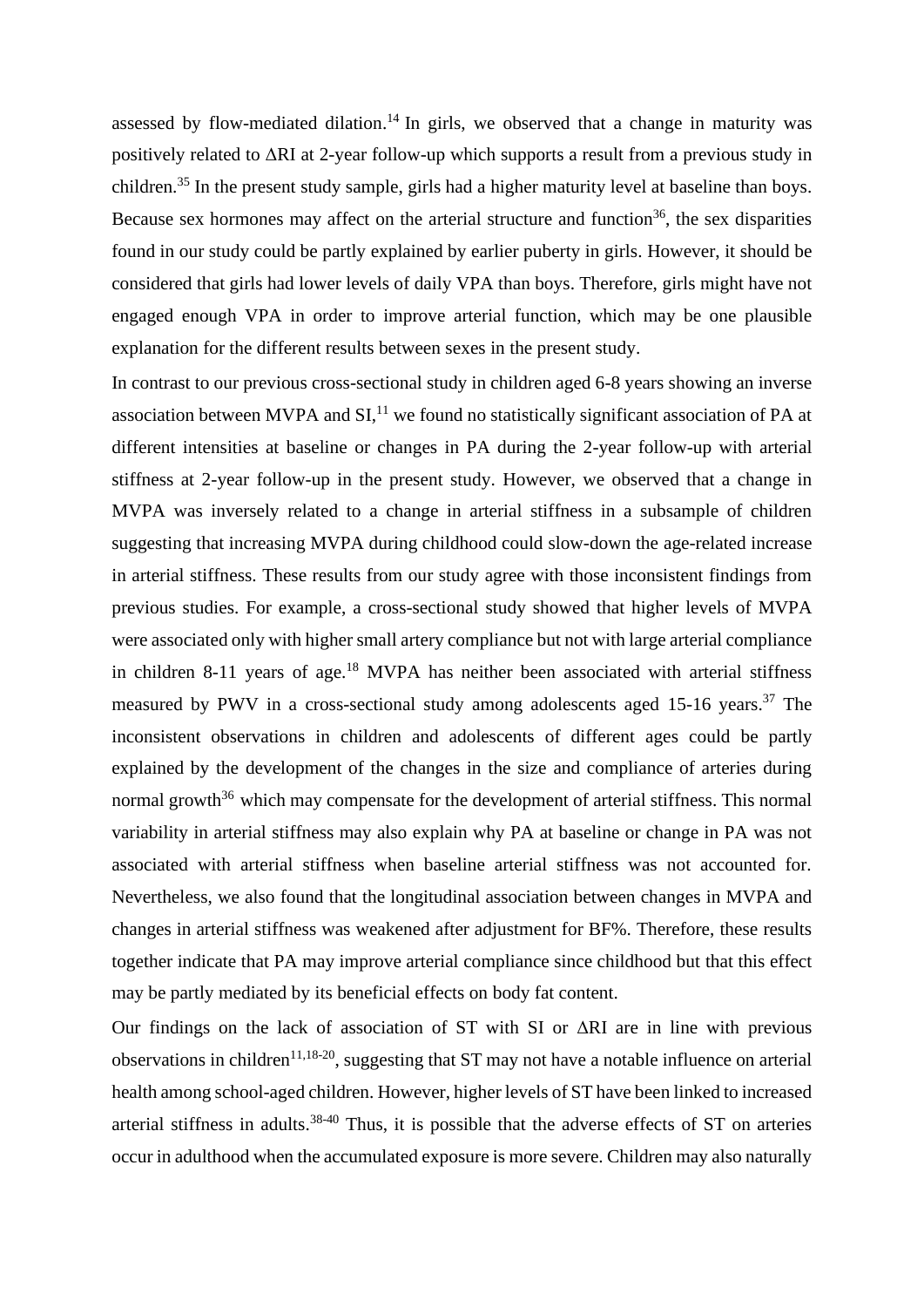break ST more often than adults. Breaking ST has been suggested to preserve normal endothelial function<sup>41</sup> that may be one explanation for the weak association between total ST and arterial health in children. Moreover, the development of arteries during childhood<sup>36</sup> may partly compensate for the adverse effects of ST on arteries among children and thus explain the different findings in children and adults.

Our result suggesting no association between CRF and arterial measures contrasts with the findings of previous studies in children.<sup>13,15,16,20,21</sup> However, most previous studies have used different methods for assessing CRF and arterial health. Therefore, it is difficult to directly compare these results with our observations. In the present study, we defined CRF as maximal power output per LM and found that a change in CRF had a modest positive association with ΔRI at 2- year follow-up that was largely explained by a change in VPA. Nonetheless, in our earlier cross-sectional study, maximal power output per LM was favorably associated with SI and  $\Delta$ RI in children aged 6-8 years.<sup>20</sup> In our previous cross-sectional study among 9-11- years old children, we also found a direct association between VO2peak per LM and ΔRI only in boys. In that study, however, no association was found between VO2peak per LM and SI<sup>21</sup> that is consistent with the present observations. The development of arteries during children's normal growth<sup>36</sup> may explain the lack of association in the present study.

The strengths of our study include the longitudinal study design and relatively large population sample of children, the device-based assessment of PA and ST by individually calibrated combined heart rate and movement sensing, the directly measured maximal power output scaled by DXA-measured LM, and the comprehensive adjustment for confounding factors. The main limitation of the study is the use of SI and  $\Delta$ RI that are only surrogate measures of arterial stiffness and endothelial function and that the RI was not assessed in response to a standardized bout of exercise. Nevertheless, SI has correlated strongly with direct carotid-femoral PWV among adults. <sup>42</sup> Moreover, ΔRI reflects arterial dilatation capacity as a response to singe bout of exercise that may be related to an activation of endothelium-derived nitric-oxide bioavailability.<sup>43</sup> In the present study, we were able to use baseline SI and  $\Delta$ RI measurements only among a subsample of children because remarkably reduced the study sample. Moreover, we collected PA in 60-second epochs and as children accumulate MPA and VPA in short bouts, it is possible that our results underestimate the true magnitude of the associations of PA with arterial stiffness and dilatation capacity. We did not use directly measured VO2peak which is considered as the gold standard method for assessing CRF in children.<sup>44</sup> Although maximal power output has been shown to be a good surrogate measure for directly measured CRF in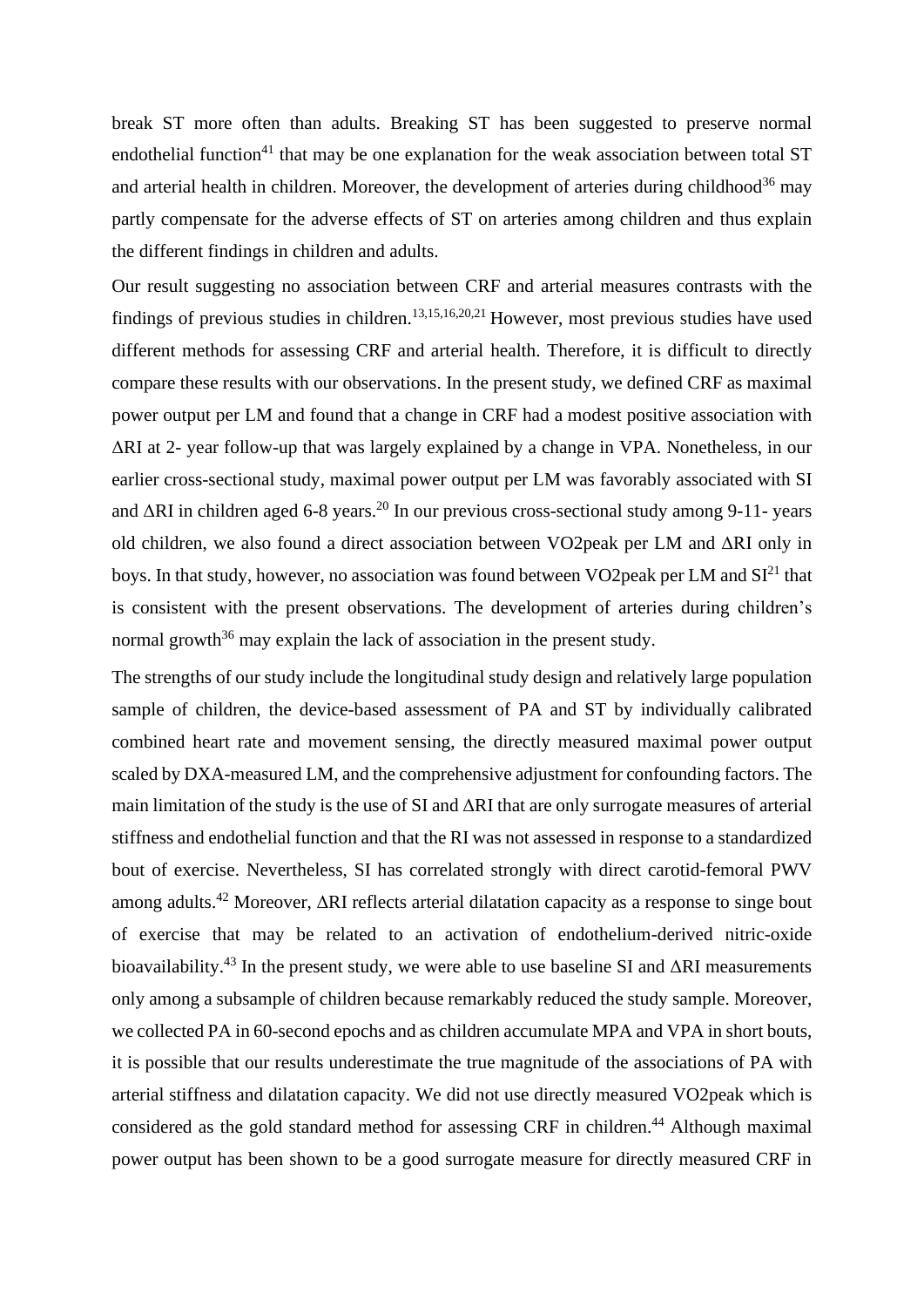children<sup>45</sup>, it not only reflect cardiorespiratory performance but also neuromuscular performance.<sup>46</sup> While we were able to adjust the data for potential confounding factors, we cannot exclude the possibility that the results are influenced by residual confounding. Furthermore, the relatively large number of analyses increases the likelihood that some associations were observed by chance. Finally, the longitudinal study design does not allow drawing firm conclusions about the causality of the observed association.

In conclusion, the results of our longitudinal study suggest that VPA may improve arterial dilatation capacity among children, particularly among boys. Our findings thus emphasize the role of increasing VPA to improve arterial health since childhood. Our study also provides some evidence that MVPA may attenuate the increase in arterial stiffness in children. Therefore, increasing MPA and VPA during mid-childhood may be important in maintaining arterial heath in children and promoting PA at higher intensities may confer larger benefits on arterial health than reducing ST and increasing LPA. More research on the longitudinal associations of PA at different intensities, ST, and CRF with arterial health during childhood and adolescence is warranted to inform future guidelines to prevent cardiovascular disease since childhood.

## **DISCLOSURE OF INTERESTS**

The Authors report no conflict of interests.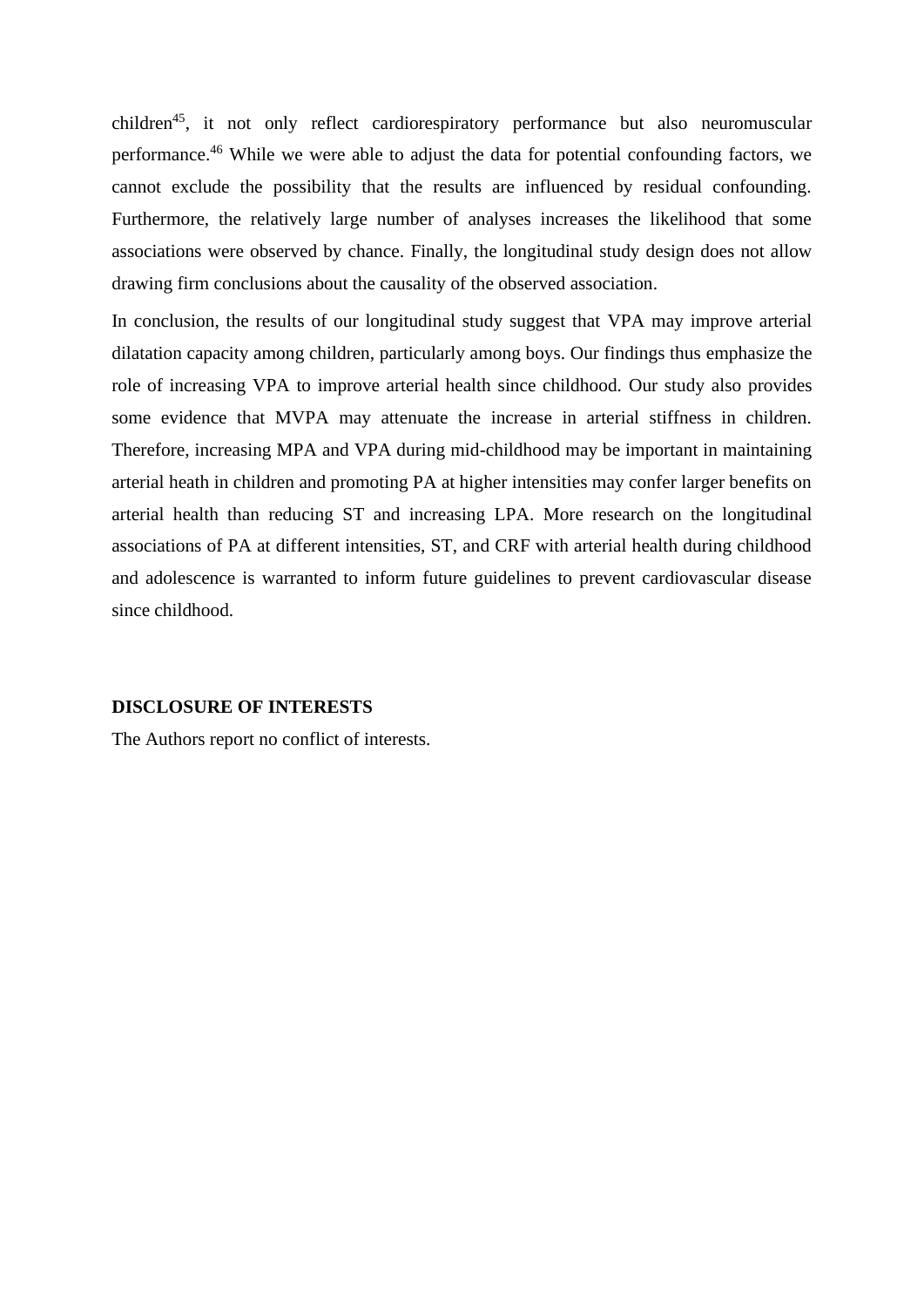### **REFERENCES**

- 1. Benjamin EJ, Salim SV, Clifton WC, et al. AHA Statistical Update. Heart Disease and Stroke Statistics – 2018 Update. A Report From the American Heart Association. Circulation 2018; 137: e67–e492.
- 2. McGill JHC, McMahan CA, Herderick EE, et al. Origin of atherosclerosis in childhood and adolescence. The American Journal of Clinical Nutrition 2000; 72: 1307–1315.
- 3. Berenson GS, Srinivasan SR, Bao W, et al. Association between Multiple Cardiovascular Risk Factors and Atherosclerosis in Children and Young Adults. The New England Journal of Medicine 1998; 338: 1650–1656.
- 4. Fernhall B & Agiovlasitis S. Arterial function in youth: window into cardiovascular risk. Journal of Applied Physiology 2008; 105: 325–333.
- 5. Thijssen, DH, Carter, SE & Green, DJ. Arterial structure and function in vascular ageing: are you as old as your arteries. Journal of Physiology 2016; 594: 2275–2284.
- 6. Vlachopoulos C, Aznaouridis, K. & Stefanadis C. Prediction of cardiovascular events and all-cause mortality with arterial stiffness. A systematic review and meta-analysis. Journal of the American College of Cardiology 2010; 55: 1318–1327.
- 7. Inaba Y, Chen JA & Bergmann SR. Prediction of future cardiovascular outcomes by flow-mediated vasodilatation of brachial artery: a meta-analysis. International Journal of Cardiovascular Imaging 2010; 26: 631–40.
- 8. Ashor AW, Lara J, Siervo M, et al. Effects of exercise modalities on arterial stiffness and wave reflection: a systematic review and meta-analysis of randomized controlled trials. PLoS ONE 2014; 9: 1–15.
- 9. Ashor AW, Lara J, Siervo M, Celis-Morales C, et al. Exercise modalities and endothelial function: a systematic review and dose-response meta-analysis of randomized controlled trials. Sports Medicine 2015; 45: 279–296.
- 10. Schack-Nielsen L, Mølgaard C, Larsen D, et al. Arterial stiffness in 10-year-old children: current and early determinants. British Journal of Nutrition 2005; 94: 1004– 1011.
- 11. Haapala EA, Väistö J, Veijalainen, A, et al. Associations of Objectively Measured Physical Activity and Sedentary Time With Arterial Stiffness in Pre-Pubertal Children. Pediatric Exercise Science 2017; 29: 326–335.
- 12. Abbot RA, Harkness MA & Davies PSW. Correlation of habitual physical activity levels with flow-mediated dilatation of the brachial artery in 5-10-year-old children. Atherosclerosis 2002; 160: 233–239.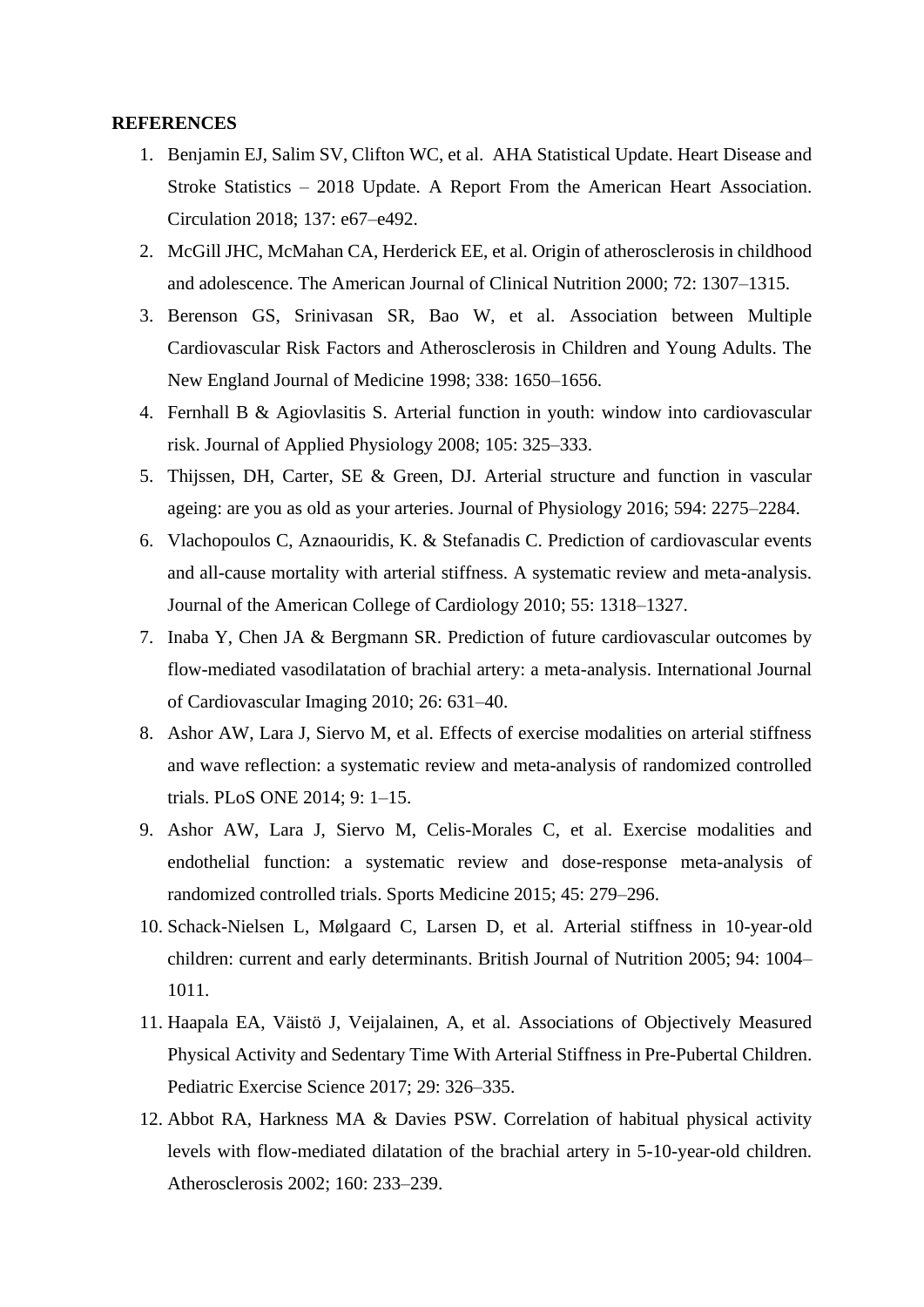- 13. Hopkins ND, Stratton, G, Tinken, TM, et al. Relationships between measures of fitness, physical activity, body composition and vascular function in children. Atherosclerosis 2009; 204: 244–249.
- 14. Hopkins ND, Stratton, G, Tinken, TM, et al. Seasonal Reduction in Physical Activity and Flow-Mediated Dilation in Children. Medicine and Science in Sports and Exercise 2011; 43: 232–238.
- 15. Sakuragi S. Abhayaratna, K, Gravenmaker, KJ, et al. Influence of Adiposity and Physical Activity on Arterial Stiffness in Healthy Children: The Lifestyle of Our Kids Study. Hypertension 2009; 53: 611–616.
- 16. Reed KE, Warburton DER, Lewanczuk RZ, et al. Arterial compliance in young children: the role of aerobic fitness. European Journal of Cardiovascular Prevention & Rehabilitation 2005; 12: 492–497.
- 17. Idris NS, Evelein, AMV, Geerts, CC, et al. Effect of physical activity on vascular characteristics in young children. European Journal of Preventive Cardiology 2015; 22: 656–664.
- 18. Nettlefold, L, McKay, HA, Naylor P, et al. The Relationship Between Objectively Measured Physical Activity, Sedentary Time, and Vascular Health in Children. American Journal of Hypertension 2012: 25: 914–919.
- 19. Hopkins N, Stratton G, Ridgers N, et al. Lack of relationship between sedentary behaviour and vascular function in children. European Journal of Applied Physiology 2021; 112: 617–622.
- 20. Veijalainen, A, Tompuri T, Haapala EA, et al. Associations of cardiorespiratory fitness, physical activity, and adiposity with arterial stiffness in children. Scandinavian Journal of Medicine & Science in Sports 2016; 26: 943–950.
- 21. Agbaje AO, Haapala EA, Lintu N, et al. Associations of Cardiorespiratory Fitness and Adiposity with Arterial Stiffness and Arterial Dilatation Capacity in Response to a Bout of Exercise in Children. Pediatric Exercise Science 2019; 3: 238–247.
- 22. Loftin M, Sothern M, Abe T, et al. Expression of VO2peak in children and youth, with special reference to allometric scaling. Sports Medicine 2016; 46:1451–1460.
- 23. Brage S, Brage N, Franks PW, et al. Reliability and validity of the combined heart rate and movement sensor Actiheart. Eur J Clin Nutr. 2005; 59: 561–70.
- 24. Stegle O, Fallert, S V, MacKay DJC et al. Gaussian Process Robust Regression for Noisy Heart Rate Data. IEEE Transactions on Biomedical Engineering 2008; 55: 2143– 51.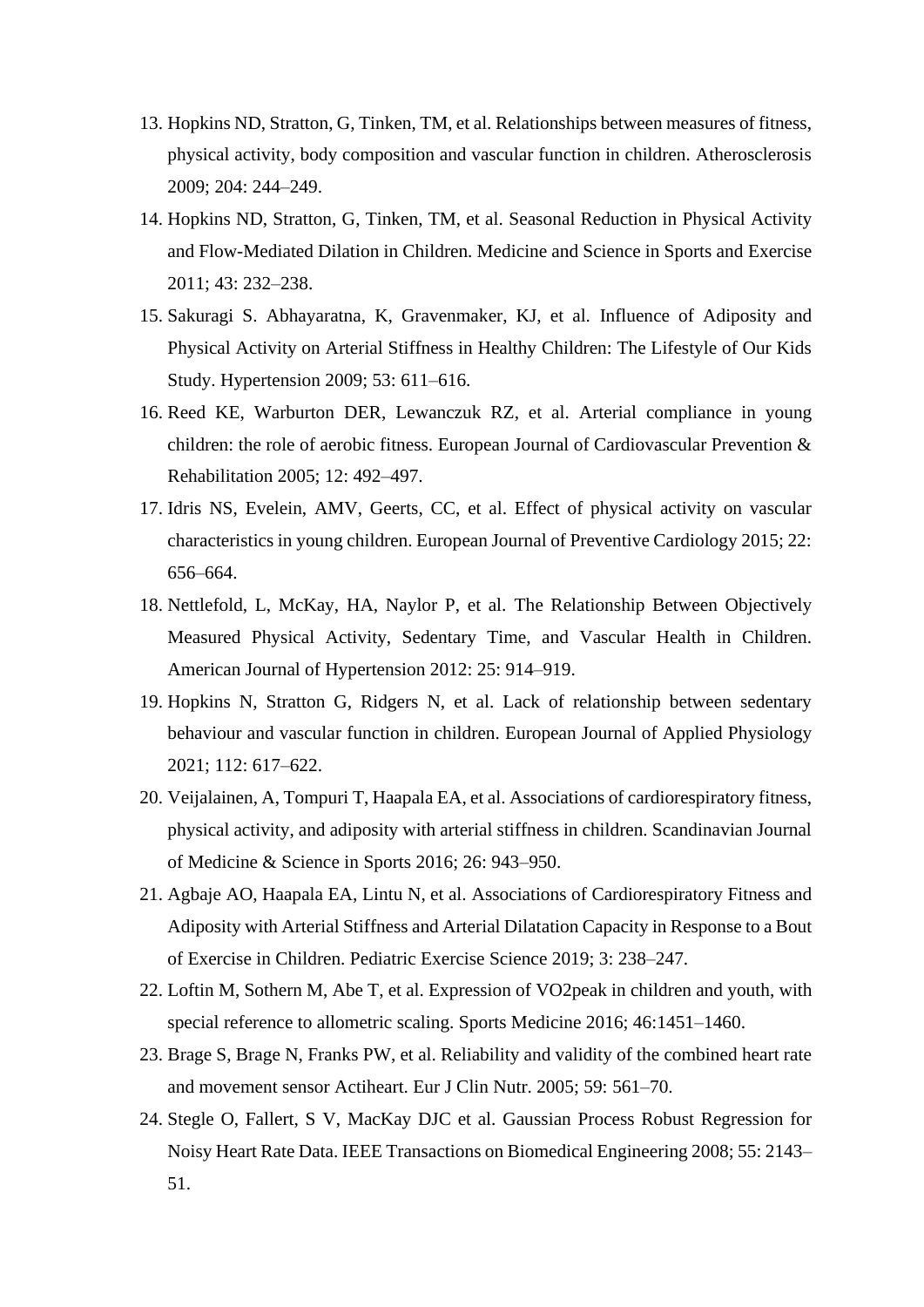- 25. Collings PJ, Westgate K, Väistö J, et al. Cross-Sectional Associations of Objectively-Measured Physical Activity and Sedentary Time With Body Composition and Cardiorespiratory Fitness in Mid-Childhood: The PANIC Study. Sports Med 2017; 47:769-780.
- 26. Brage, S, Brage, N, Franks PW, et al. Branched equation modeling of simultaneous accelerometry and heart rate monitoring improves estimate of directly measured physical activity and energy expenditure. Journal of applied physiology 2004; 96: 343– 51.
- 27. Brage S, Westgate K, Franks PW, et al. Estimation of Free-living Energy Expenditure by Heart Rate and Movement Sensing: A Doubly-Labelled Water Study. PLoS ONE 10: e0137206
- 28. Lintu N, Tompuri, T, Viitasalo A, et al. Cardiovascular Fitness and Haemodynamic Responses to Maximal Cycle Ergometer Exercise Test in Children 6–8 years of age. J Sports Sci 2014; 32: 652–659.
- 29. Tompuri T, Lintu N, Savonen K, et al. Measures of cardiorespiratory fitness in relation to measures of body size and composition among children. Clinical Physiology and Functional Imaging 2015; 35: 469–477.
- 30. Veijalainen A, Tompuri T, Lakka H-M. Laitinen T, et al. Reproducibility of pulse contour analysis in children before and after maximal exercise stress test: The Physical Activity and Nutrition in Children (PANIC) Study. Clincal Physiology and Functional Imaging; 2010: 31, 132–138.
- 31. Veijalainen A, Tompuri T, Laitinen T, Metabolic Risk Factors Are Associated with Stiffness Index, Reflection Index and Finger Skin Temperature in Children. Circulation Journal; 2013: 77, 1281–1288.
- 32. Rambaran C, Jiang B, Ritter JM, et al. Assessment of endothelial function: comparison of the pulse wave response to β2-adrenoceptor stimulation with flow mediated dilatation. British Journal of Clinical Pharmacology; 2007: 65, 238–243.
- 33. Moore S, Mckay H, Macdonald H, et al. Enhancing a Somatic Maturity Prediction Model. Medicine & Science in Sports & Exercise 2015; 47: 1755−1764.
- 34. Green DJ, Maiorana A, O'Driscoll G. & Taylor, R. Effect of exercise training on endothelium-derived nitric oxide function in humans. Journal of Physiology 2004; 56:  $1-25.$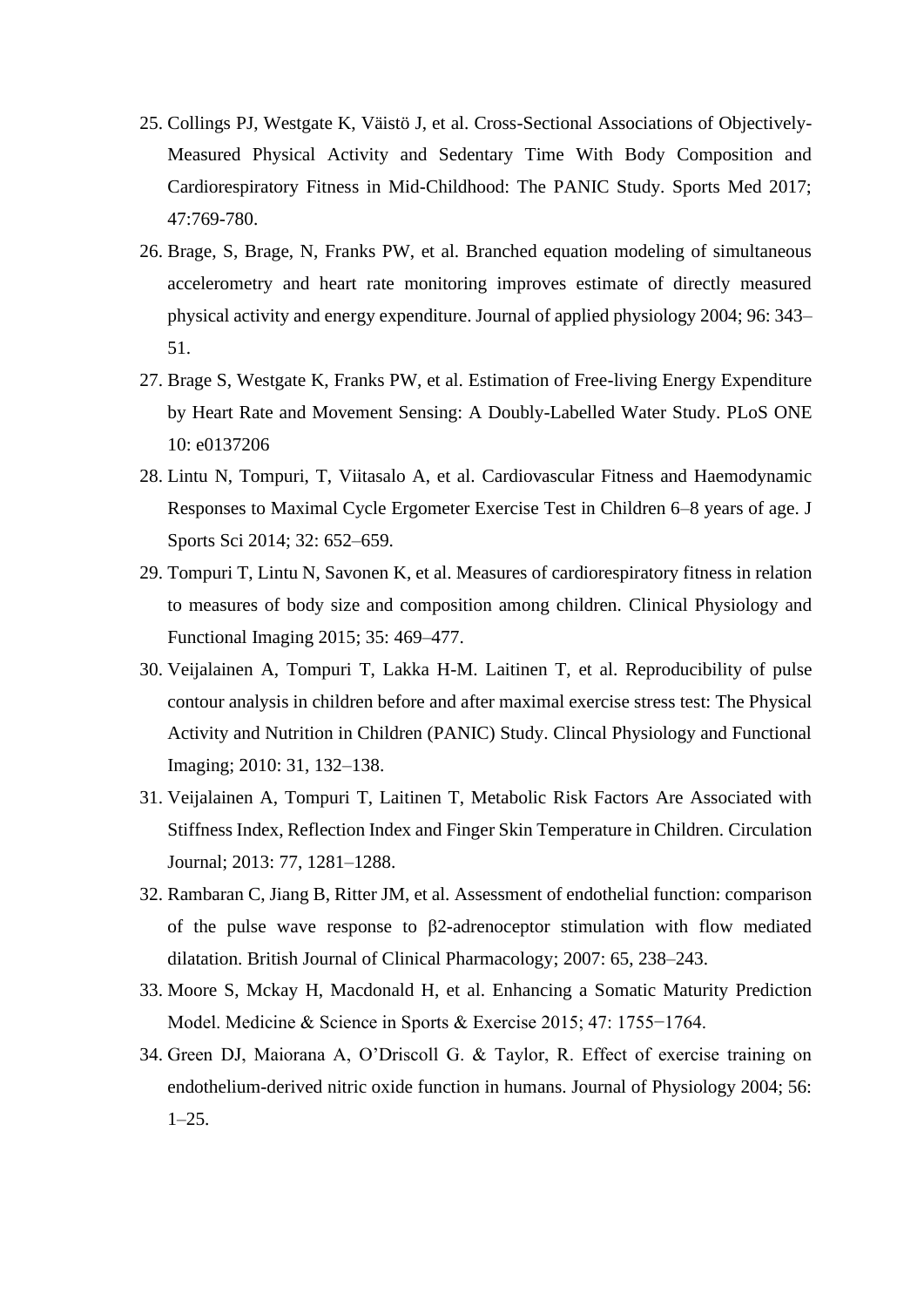- 35. Bhangoo, A, Sinha, S, Rosenbaum, M, et al. Endothelial Function as Measured by Peripheral Arterial Tonometry Increases during Pubertal Advancement. Hormone Research Pediatrics 2011; 76: 226–233.
- 36. Cote AT, Harris KC, Panagiotopoulos C, et al. Childhood Obesity and Cardiovascular Dysfunction. Journal of American College of Cardiology 2013; 62: 1309–1319.
- 37. Ried‐Larsen M, Grøntved A, Froberg K, et al. Physical activity intensity and subclinical atherosclerosis in Danish adolescents: The European Youth Heart Study. Scandinavian Journal of Medicine & Science in Sports 2013; 23: 168–177.
- 38. Germano-Soares AH, Andrade-Lima A, Meneses AL, et al. Association of time spent in physical activities and sedentary behaviour with carotid-femoral pulse wavevelocity: A Systematic review and meta-analysis. Atherosclerosis 2018.; 269: 211–218.
- 39. Horta BL, Schaan BD, Bielemann RM, et al. Objectively measured physical activity and sedentary-time are associated with arterial stiffness in Brazilian young adults. Atherosclerosis 2015; 243: 148–154.
- 40. Huynh QL, Blizzard CL, Sharman JE, et al. The cross-sectional association of sitting time with carotid artery stiffness in young adults. BMJ Open 2014; 4, 1–7.
- 41. Thosar SS, Bielko SL, Mather KJ, et al. Effect of Prolonged Sitting and Breaks in Sitting Time on Endothelial function. Med Sci Sports Exerc. 2015; 47:843-9.
- 42. Millasseau SC, Kelly RP, Ritter JM. & Chowienczyk PJ. Determination of age-related increases in large artery stiffness by digital pulse contour analysis. Clinical science 2002; 103: 371–377.
- 43. Munir S, Jiang B, Guilcher A, et al. Exercise reduces arterial pressure augmentation through vasodilation of muscular arteries in humans. The American Journal of Physiology 2008; 294:1645−1650.
- 44. Takken T, Bongers BC, van Brussel M, et al. Cardiopulmonary Exercise Testing in Pediatrics. Annals of the American Thoracic Society 2017; 14: S123-S128.
- 45. Dencker M, Thorsson O, Karlsson M.K, et al. Maximal oxygen uptake versus maximal power output in children. Journal of Sports Sciences 2008; 26: 1397–1402.
- 46. Moseley L & Jeukendrup AE. The reliability of cycling efficiency. Medicine & Science in Sports and Exercise 2001; 33: 621–7.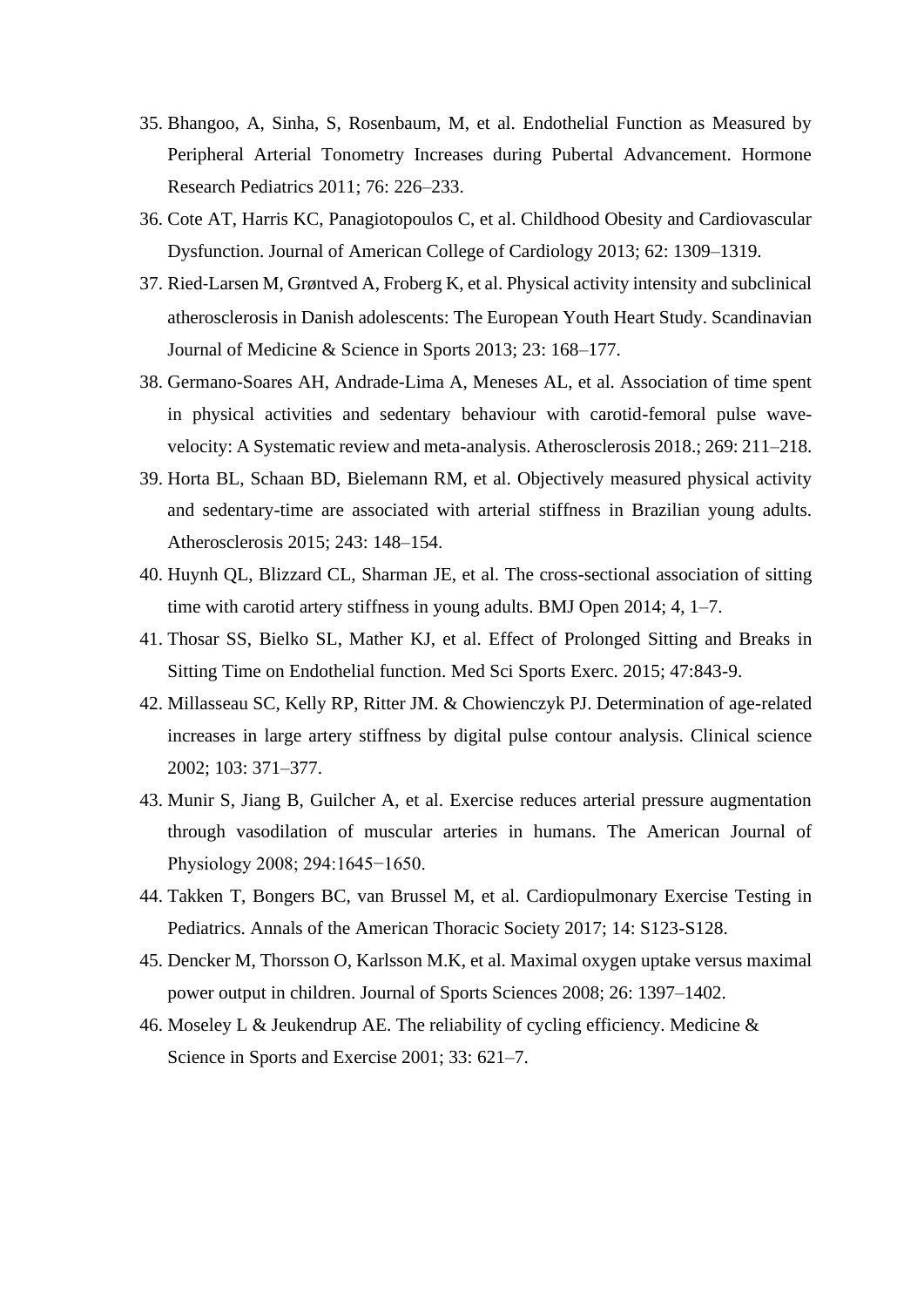|                                                 | All $(n=245)$ | Girls        | <b>Boys</b>  | $\mathbf{P}$ |
|-------------------------------------------------|---------------|--------------|--------------|--------------|
|                                                 |               | $(n=127)$    | $(n=118)$    |              |
| Age (years)                                     | 7.7(0.4)      | 7.6(0.4)     | 7.8(0.4)     | 0.022        |
| Stature (cm)                                    | 129.1(5.1)    | 127.9(5.4)   | 130.6(4.2)   | 0.001        |
| Weight (kg)                                     | 26.8(4.0)     | 26.4(4.2)    | 27.4(3.7)    | 0.007        |
| <b>BMI-SDS</b>                                  | $-0.18(1.0)$  | $-0.17(1.0)$ | $-0.19(1.0)$ | 0.372        |
| Maturity offset (years)                         | $-4.0(0.5)$   | $-3.6(0.4)$  | $-4.4(0.3)$  | $0.001$      |
| Body fat percentage (%)                         | 19.6(7.2)     | 22.0(6.9)    | 16.7(6.5)    | $0.001$      |
| Systolic blood pressure (mmHg)                  | 100(7.0)      | 100(7.1)     | 101(6.9)     | 0.268        |
| Sedentary time (min/d)                          | 218 (119)     | 233 (120)    | 199 (116)    | 0.173        |
| Light physical activity (min/d)                 | 510 (97)      | 512 (100)    | 507 (92)     | 0.756        |
| Moderate physical activity (min/d)              | 108(56)       | 96(51)       | 123(58)      | 0.006        |
| Vigorous physical activity (min/d)              | 25(22)        | 18(16)       | 33(26)       | $0.001$      |
| Moderate-to-vigorous physical activity          | 133 (119)     | 114 (59)     | 156 (64)     | < 0.001      |
| (min/d)                                         |               |              |              |              |
| Physical activity energy expenditure            | 102(22.6)     | 101(22.6)    | 103(24.5)    | 0.001        |
| (kJ/day/kg)                                     |               |              |              |              |
| Maximal power output (Watts / kg lean 3.8 (0.5) |               | 3.7(0.5)     | 4.0(0.5)     | $0.001$      |
| mass)                                           |               |              |              |              |
| Stiffness index $(m/s)$                         | 5.0(0.4)      | 5.0(0.5)     | 5.0(0.4)     | 0.844        |
| Reflection index (%)                            | 50.7(12.1)    | 51.4(12.0)   | 49.9 (12.3)  | 0.359        |
| $\triangle$ Reflection index                    | 26.4(14.6)    | 29.4 (14.2)  | 23.1 (14.4)  | 0.001        |

Table 1*.* Baseline characteristics

Data are mean and standard deviation and the p-values are from the independent samples t-test. BMI-SDS, body mass index standard deviation score. Note: stiffness index (m/s), reflection index (%), and  $\Delta$  Reflection index (%) were measured at 2-year follow-up.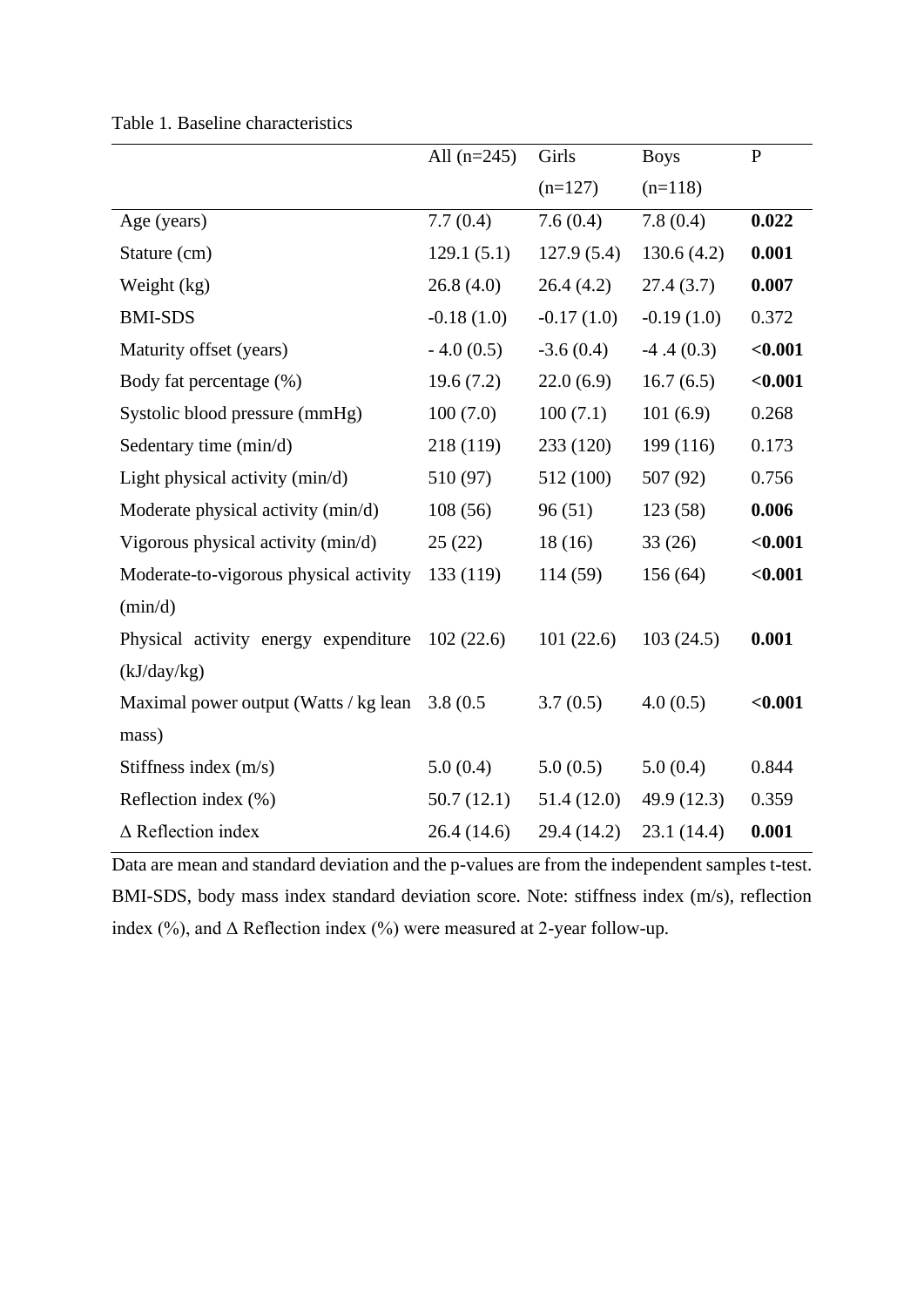Table 2. Associations of physical activity, sedentary time, and cardiorespiratory fitness at baseline and their changes over 2-years with arterial stiffness and dilatation capacity at 2-year follow-up in 245 children.

|                                                                                                                                                                                                                                                                                                                                                          | Stiffness index $(m/s)$                                                   |                                                | $\Delta$ Reflection index (%) |                                            |  |
|----------------------------------------------------------------------------------------------------------------------------------------------------------------------------------------------------------------------------------------------------------------------------------------------------------------------------------------------------------|---------------------------------------------------------------------------|------------------------------------------------|-------------------------------|--------------------------------------------|--|
|                                                                                                                                                                                                                                                                                                                                                          | $\beta$                                                                   | 95% CI                                         | $\beta$                       | 95% CI                                     |  |
| Physical activity, sedentary time, and cardiorespiratory fitness at baseline                                                                                                                                                                                                                                                                             |                                                                           |                                                |                               |                                            |  |
| Sedentary time $(min / d)$                                                                                                                                                                                                                                                                                                                               | $-0.042$                                                                  | $-0.169$ to $0.086$                            | $-0.017$                      | $-0.141$ to $0.108$                        |  |
| Light physical activity ( $min / d$ )                                                                                                                                                                                                                                                                                                                    | $-0.017$                                                                  | $-0.145$ to $0.111$                            | 0.050                         | $-0.074$ to $0.174$                        |  |
| Moderate physical activity $(min / d)$                                                                                                                                                                                                                                                                                                                   | $-0.041$                                                                  | $-0.170$ to $0.088$                            | $-0.011$                      | $-0.136$ to $0.114$                        |  |
| Vigorous physical activity $(\min / d)$                                                                                                                                                                                                                                                                                                                  | $-0.056$                                                                  | $-0.187$ to $0.075$                            | $-0.008$                      | $-0.136$ to $0.119$                        |  |
| Moderate-to-vigorous physical activity $(\min / d)$                                                                                                                                                                                                                                                                                                      | $-0.030$                                                                  | $-0.162$ to $0.101$                            | $-0.044$                      | $-0.172$ to $0.084$                        |  |
| Maximal power output (Watts / kg lean mass)                                                                                                                                                                                                                                                                                                              | $-0.088$                                                                  | $-0.224$ to $0.048$                            | $-0.031$                      | $-0.164$ to $0.102$                        |  |
| Changes in physical activity, sedentary time, and cardiorespiratory fitness                                                                                                                                                                                                                                                                              |                                                                           |                                                |                               |                                            |  |
| $\Delta$ Sedentary time                                                                                                                                                                                                                                                                                                                                  | $-0.026$                                                                  | $-0.153$ to $0.101$                            | 0.028                         | $-0.096$ to $0.152$                        |  |
| $\Delta$ Light physical activity (min / d)                                                                                                                                                                                                                                                                                                               | 0.036                                                                     | $-0.091$ to $0.163$                            | $-0.070$                      | $-0.193$ to $0.053$                        |  |
| $\Delta$ Moderate physical activity (min / d)                                                                                                                                                                                                                                                                                                            | $-0.009$                                                                  | $-0.136$ to $0.118$                            | $-0.013$                      | $-0.111$ to $0.136$                        |  |
| $\Delta$ Vigorous physical activity (min / d)                                                                                                                                                                                                                                                                                                            | 0.058                                                                     | $-0.070$ to $0.186$                            | 0.137                         | 0.013 to 0.260                             |  |
| $\Delta$ Moderate-to-vigorous physical activity (min / d)                                                                                                                                                                                                                                                                                                | 0.014                                                                     | $-0.113$ to $0.142$                            | 0.061                         | $-0.062$ to $0.185$                        |  |
| $\Delta$ Maximal power output (Watts / kg lean mass)<br>$\mathbf{D}$ and $\mathbf{I}$ and $\mathbf{I}$ and $\mathbf{I}$ and $\mathbf{I}$ and $\mathbf{I}$ and $\mathbf{I}$ and $\mathbf{I}$ and $\mathbf{I}$ and $\mathbf{I}$ and $\mathbf{I}$ and $\mathbf{I}$ and $\mathbf{I}$ and $\mathbf{I}$ and $\mathbf{I}$ and $\mathbf{I}$ and $\mathbf{I}$ and | 0.045<br>$\mathbf{1}$ $\mathbf{1}$ $\mathbf{1}$ $\mathbf{0}$ $\mathbf{0}$ | $-0.083$ to $0.173$<br>$C^*$ 1 $\qquad \qquad$ | 0.119                         | $-0.005$ to 0.242<br>$\mathbf{1}$ $(0, 1)$ |  |

Data are standardized regression coefficients with their 95% confidence intervals (CI). Data were adjusted for age and sex.